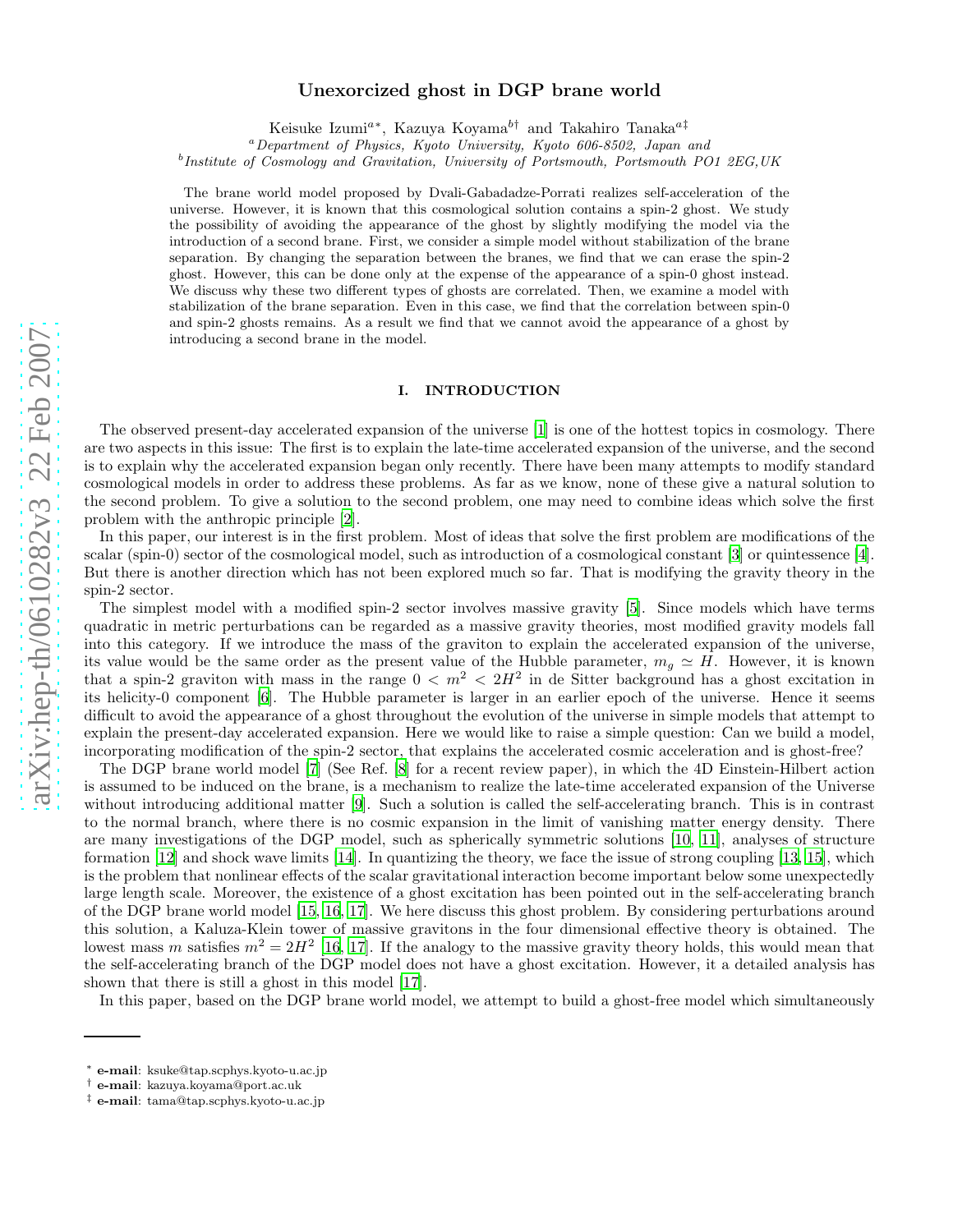explains the accelerated expansion of the universe due to effects in the spin-2 sector. The first idea is to increase the lowest graviton mass by introducing a boundary brane. We call this the two-brane model, which is successful in making all graviton masses satisfy  $2H^2 < m^2$ . However, a spin-0 excitation, which originates from the brane bending degrees of freedom, is transmuted into a ghost. We will find that a ghost excitation cannot be eliminated in this two-branes model.

Usually spin-2 modes are decoupled from spin-0 modes at the level of linear perturbations. Therefore it seems mysterious that the disappearance of the spin-2 ghost coincides with the appearance of a spin-0 ghost. The magic is in that a spin-2 mode can be obtained from a spin-0 mode by applying a differential operator if and only if the mass squared takes a specific critical value. At the critical mass, a spin-2 mode can couple with a spin-0 mode. In addition, the critical mass corresponds to a threshold for the appearance of a ghost in the spin-2 sector. If the mass of a spin-2 mode is smaller than the critical mass, the spin-2 sector has a ghost excitation as previously mentioned. Moreover, a unique spin-0 mode that appears in the two-branes model has also the critical mass. Hence the spin-2 mode can couple with the spin-0 mode when it crosses the critical mass. This fact partly explains why the ghost can be transferred between the spin-2 and spin-0 sectors.

Then, we consider a model with stabilized brane separation by introducing a bulk scalar field into the two-branes model [\[18](#page-18-17), [19\]](#page-18-18). Since the mass spectrum of spin-0 modes changes, the spin-0 mode at the critical mass does not survive in this stabilized two-branes model. Then, it is expected that the ghost will not be transferred between the spin-2 and spin-0 sectors. However, by studying this stabilized two-branes model in detail, we will find that this naive expectation is wrong.

This paper is organized as follows. In §[II](#page-1-0) we will discuss the two-branes model. In §[III](#page-7-0) extension to the stabilized two-branes model is performed. We will summarize our results in §[IV.](#page-13-0)

### <span id="page-1-0"></span>II. TWO-BRANES MODEL

As mentioned in Introduction, it is known that in de Sitter spacetime a massive spin-2 field whose mass squared is less than  $2H^2$  has a ghost [\[6](#page-18-5)], where H is the Hubble parameter. The self-accelerating branch of the DGP brane world model [\[7](#page-18-6), [9\]](#page-18-8) has a spin-2 excitation whose mass squared is  $2H^2$ . In the usual massive graviton model with Fierz-Pauli mass term, this is a special case where a helicity-0 excitation disappears [\[6](#page-18-5), [20\]](#page-18-19). However, a detailed analysis reveals that there is a ghost mode in the self-accelerating branch of DGP model due to the existence of a spin-0 excitation [\[17](#page-18-16)]. Since the ghost arises due to a subtle mechanism in this model, it would be a natural question whether one can eliminate the ghost by a slight modification of this model or not.

In this section we examine the two-branes model with a boundary brane in the bulk as one of the simplest extensions of original DGP scenario. Our initial expectation is as follows: The new boundary will shift the mass of spin-2 modes. Then we will be able to construct models with no spin-2 excitations with masses in the range that implies the existence of a ghost.

However, we will find later that spin-0 excitations, which correspond to the brane bending degrees of freedom, carry a ghost mode instead. It will turn out to be impossible to eliminate the ghost by this simple two-branes extension. Below, we discuss how the ghost is transferred between the spin-2 and spin-0 sectors [\[22\]](#page-18-20).

### A. Background

As mentioned above, in order to obtain a model that does not have spin-2 ghost modes, we introduce another brane into the DGP model. The action is

$$
S = \frac{1}{2\kappa^2} \int d^5 x \sqrt{-g} R + \sum_{\sigma = \pm} \int d^4 x \sqrt{-g_{\sigma}^{(4)}} \left( \frac{1}{2\kappa_4^2} R_{\sigma}^{(4)} + \frac{1}{\kappa^2} K_{\sigma} - \tau_{\sigma} + L_{m\sigma} \right), \tag{2.1}
$$

where  $R, R_{\pm}^{(4)}, g_{\pm}^{(4)}, K_{\pm}, \tau_{\pm}$  and  $L_{m\pm}$  are the five dimensional Ricci scalar, four dimensional Ricci scalar, trace of the four dimensional induced metric  $g_{\mu\nu}$ , trace of the extrinsic curvature  $K_{\mu\nu}$ , the brane-tension, and the matter Lagrangian on the  $(\pm)$ -branes, respectively. Assuming  $\mathbb{Z}_2$  symmetry across each brane, the junction conditions to be imposed at each brane are

<span id="page-1-1"></span>
$$
K_{\pm\mu\nu} = r_c \left[ -\kappa^2 \left( T_{\mu\nu}^{(\pm)} - \frac{1}{3} T^{(\pm)} g_{\mu\nu} \right) + \left( G_{\pm\mu\nu} - \frac{1}{3} G_{\pm} g_{\mu\nu} \right) \right],
$$
 (2.2)

with  $r_c := \kappa^2/2\kappa_4^2$ .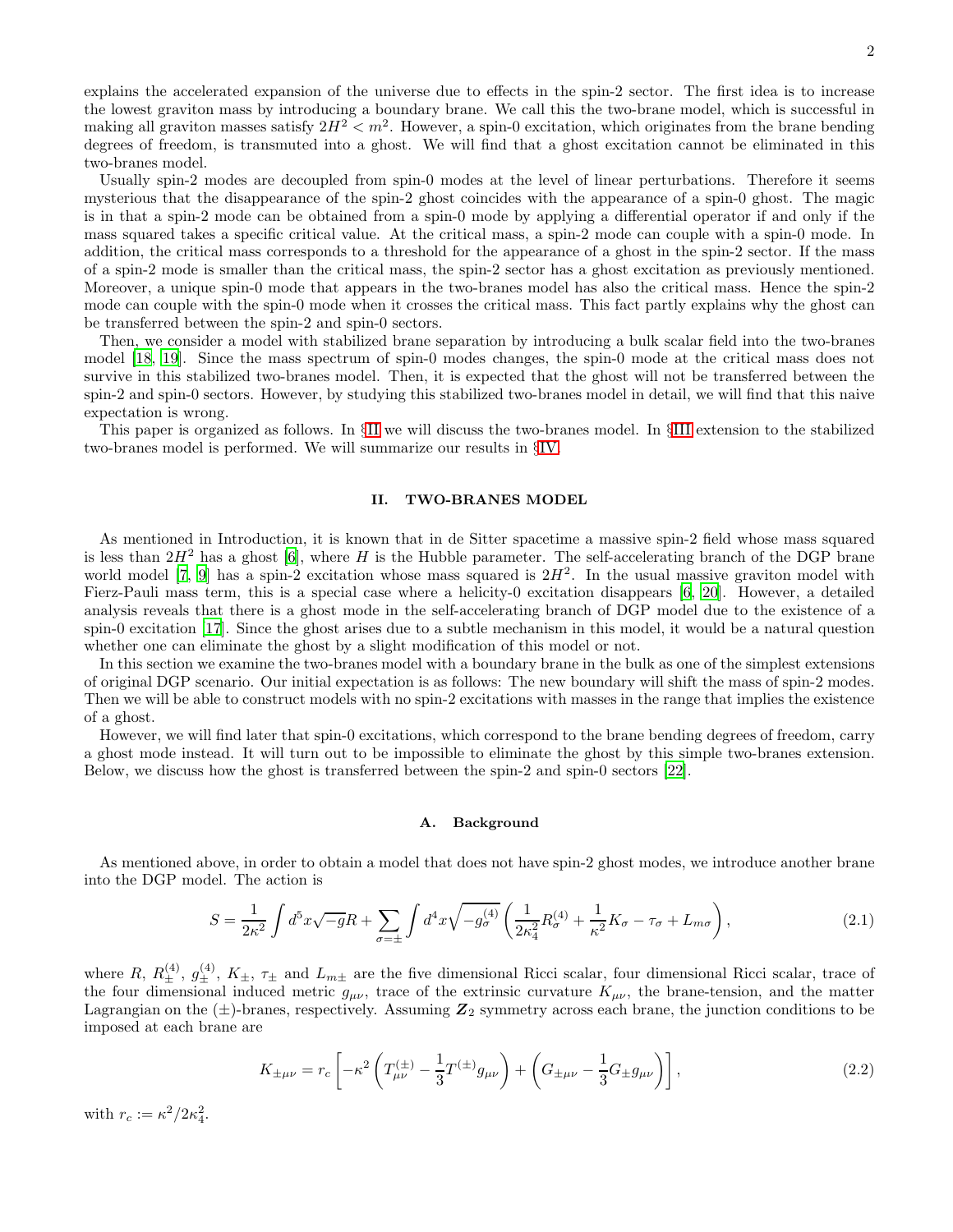We assume vacuum without any matter field,  $L_{m\sigma} = 0$ , as an unperturbed state. The five dimensional metric is given by

<span id="page-2-1"></span>
$$
ds^2 = dy^2 + a^2(y)\gamma_{\mu\nu}dx^{\mu}dx^{\nu},\tag{2.3}
$$

with two boundary four dimensional de Sitter ( $\pm$ )-branes, where  $\gamma_{\mu\nu}$  is the four dimensional de Sitter metric with unit curvature radius and the warp factor  $a(y)$  is given by

$$
a(y) = a_+ + y.\t\t(2.4)
$$

The range of y-coordinate is from 0 to  $(a_ - - a_+)$ . The positions of  $(+)$  and  $(-)$ -branes are at  $y = y_+ := 0$  and at  $y = y = := a_+ - a_+$ , respectively. In the present model, the value of the warp factor on the brane is related to the Hubble parameters evaluated on each brane  $H_{\pm}$  as  $a_{\pm} = 1/H_{\pm}$ . Notice that the bulk geometry of the above solution is nothing but the five dimensional Minkowski spacetime written in the spherical Rindler coordinates. From the junction conditions [\(2.2\)](#page-1-1), the Hubble parameters on the respective branes are related to the tension of the branes as

$$
\pm H_{\pm} = r_c H_{\pm}^2 - \frac{\kappa_4^2}{6} \tau_{\pm}, \quad \text{with} \quad H_{+} > H_{-} \ge 0. \tag{2.5}
$$

### B. Perturbation equations

Now we study perturbations around the background mentioned above. Besides the transverse-traceless conditions, one can impose the conditions of vanishing  $\{yy\}$  and  $\{yy\}$ -components of metric perturbations. Then the perturbed metric is given by

$$
ds^{2} = dy^{2} + \left(a^{2}\gamma_{\mu\nu} + h_{\mu\nu}^{(TT)}\right)dx^{\mu}dx^{\nu},
$$
\n(2.6)

with

$$
\nabla^{\mu}h_{\mu\nu}^{(TT)} = 0, \quad h^{(TT)\mu} = 0,
$$
\n(2.7)

where  $\nabla_{\mu}$  is the covariant derivative operator associated with  $\tilde{\gamma}_{\mu\nu} := a^2 \gamma_{\mu\nu}$ . In raising or lowering Greek indices, we use  $\tilde{\gamma}_{\mu\nu}$ . The  $\{\mu\nu\}$ -components of the Einstein equations in the bulk are

$$
a^2 h_{\mu\nu}^{\prime\prime}(TT) - 2h_{\mu\nu}^{(TT)} = -(\square^{(4)} - 2)h_{\mu\nu}^{(TT)},\tag{2.8}
$$

where a prime "'" denotes a partial differentiation with respect to y, and  $\square^{(4)} := \gamma^{\mu\nu} \nabla_{\mu} \nabla_{\nu}$ .

In this gauge, branes do not in general reside at fixed values of y. We denote the locations of the branes by  $y = y_{\pm} + \hat{\xi}_{\pm}^{(5)}(x^{\mu})$ . To study the boundary conditions, it is convenient to introduce two sets of new "Gaussian normal" coordinates associated with respective branes. Here "Gaussian normal" means coordinates such that  $\{y\mu\}$ -components vanish and the location of each brane is specified by a constant y-surface. Notice that the "Gaussian normal" coordinates associated with (+)-brane in general differ from those associated with (−)-brane. In these coordinates the junction conditions imposed on the branes is simple. We associate an over-bar " $\sigma$ " with the perturbation variables in these coordinates.

The junction conditions for metric perturbations in the "Gaussian normal" coordinates are

<span id="page-2-0"></span>
$$
\pm \bar{h}^{(\pm)}_{\mu\nu} \mp 2H_{\pm} \bar{h}^{(\pm)}_{\mu\nu} = -\kappa^2 \left[ T^{(\pm)}_{\mu\nu} - \frac{1}{3} \tilde{\gamma}_{\mu\nu} T^{(\pm)} \right] + 2r_c \left[ X^{(\pm)}_{\mu\nu} - \frac{1}{3} \tilde{\gamma}_{\mu\nu} X^{(\pm)} \right],\tag{2.9}
$$

with

<span id="page-2-2"></span>
$$
X_{\mu\nu}^{(\pm)} := -\frac{1}{2} \left( a^{-2} \Box^{(4)} \bar{h}_{\mu\nu}^{(\pm)} - \nabla_{\mu} \nabla_{\alpha} \bar{h}_{\nu}^{(\pm)} - \nabla_{\nu} \nabla_{\alpha} \bar{h}_{\mu}^{(\pm)} + \nabla_{\mu} \nabla_{\nu} \bar{h}_{\nu}^{(\pm)} \right) - \frac{1}{2} \tilde{\gamma}_{\mu\nu} \left( \nabla_{\alpha} \nabla_{\beta} \bar{h}_{(\pm)}^{\alpha\beta} - a^{-2} \Box^{(4)} \bar{h}_{\nu}^{(\pm)} \right) + a^{-2} \left( \bar{h}_{\mu\nu}^{(\pm)} + \frac{1}{2} \tilde{\gamma}_{\mu\nu} \bar{h}_{\nu}^{(\pm)} \right).
$$
 (2.10)

Here  $T^{(\pm)} := \tilde{\gamma}^{\mu\nu} T^{(\pm)}_{\mu\nu}$  and  $X^{(\pm)}$  is defined in the same manner. The generators of the gauge transformation from the "Gaussian normal" coordinates to the Newton gauge are given by

$$
\xi_{(\pm)}^y := y - \bar{y} = \hat{\xi}_{(\pm)}^y(x^\mu),
$$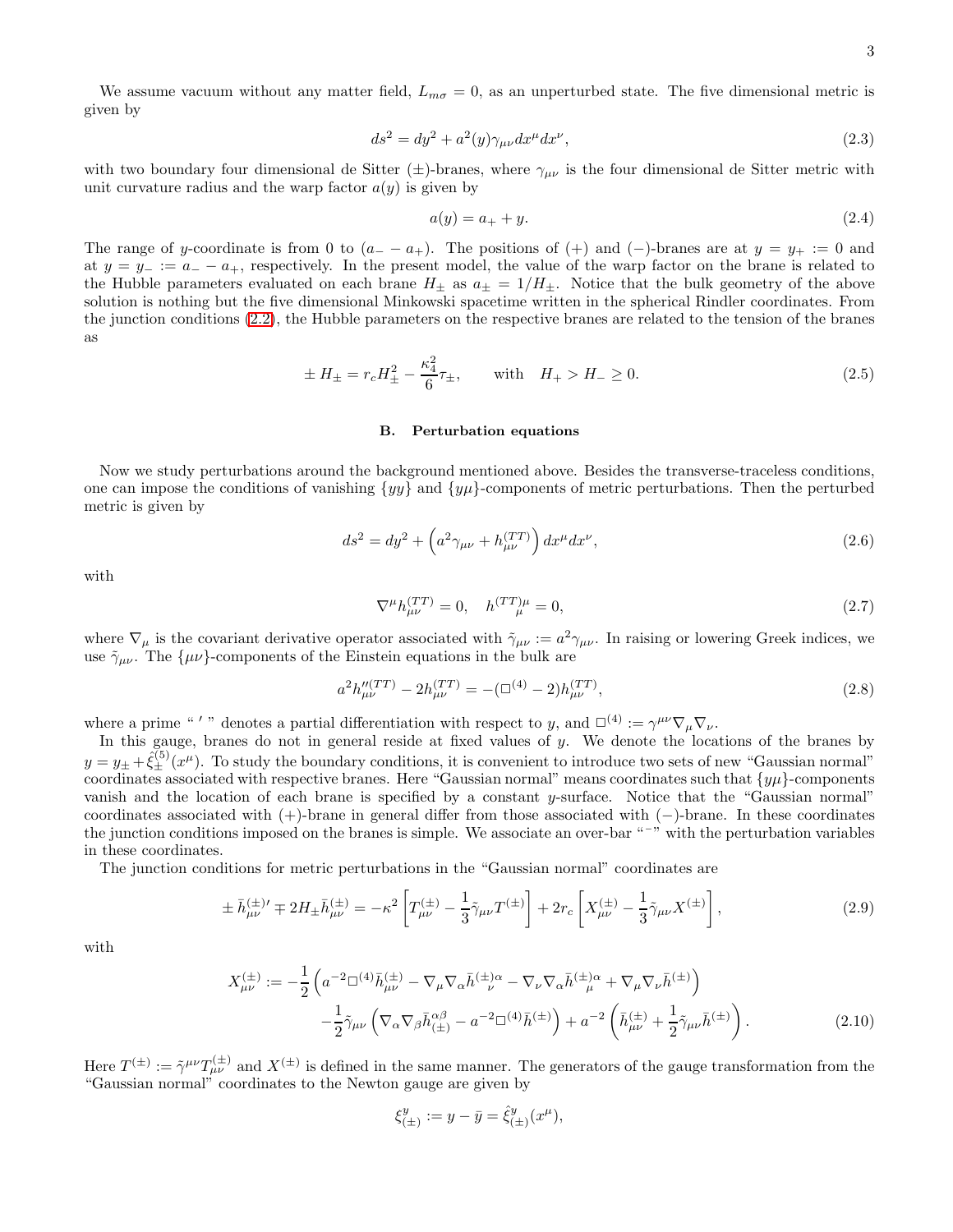and

$$
\xi_{(\pm)}^{\mu} := x^{\mu} - \bar{x}^{\mu} = \frac{1}{a} \gamma^{\mu \nu} \partial_{\nu} \hat{\xi}_{(\pm)}^{y}(x^{\rho}) + \hat{\xi}_{(\pm)}^{\mu}(x^{\rho}).
$$

By this gauge transformation, the metric perturbations transform as

<span id="page-3-0"></span>
$$
\bar{h}^{(\pm)}_{\mu\nu}(y) = h^{(TT)}_{\mu\nu}(y) - 2a(1 - aH_{\pm})\nabla_{\mu}\nabla_{\nu}\hat{\xi}^{y}_{(\pm)} - 2a\gamma_{\mu\nu}\hat{\xi}^{y}_{(\pm)}(x^{\rho}), \tag{2.11}
$$

where we have chosen  $\hat{\xi}^{\mu}_{\epsilon}$  $\binom{\mu}{(\pm)}$  so that the second term in [\(2.11\)](#page-3-0) vanishes on the brane. Substituting (2.11) into the traceless part of Eq. [\(2.9\)](#page-2-0), the perturbed junction conditions for  $h_{\mu\nu}^{(TT)}$  imposed at  $y = y_{\pm}$  becomes

$$
\pm h_{\mu\nu}^{(TT)} \mp 2H_{\pm}h_{\mu\nu}^{(TT)} + r_c H_{\pm}^2 \left(\Box^{(4)} - 2\right)h_{\mu\nu}^{(TT)} = -\kappa^2 \Sigma_{\mu\nu}^{(\pm)},\tag{2.12}
$$

with

$$
\Sigma_{\mu\nu}^{(\pm)} = \left( T_{\mu\nu}^{(\pm)} - \frac{1}{4} \tilde{\gamma}_{\mu\nu}^{\pm} T^{(\pm)} \right) \pm \frac{2}{\kappa^2} (1 \mp 2H_{\pm} r_c) \left( \nabla_{\mu} \nabla_{\nu} - \frac{1}{4} \gamma_{\mu\nu} \Box^{(4)} \right) \hat{\xi}_{(\pm)}^y, \tag{2.13}
$$

where  $\tilde{\gamma}^+_{\mu\nu} := \tilde{\gamma}_{\mu\nu}|_{y=y_+}$ . Combining the bulk equations and the junction conditions, we finally obtain

<span id="page-3-2"></span>
$$
\left[\hat{L}^{(TT)} + \frac{\Box^{(4)} - 2}{a^2}\right]h_{\mu\nu}^{(TT)}(y) = \sum_{\sigma = \pm} \left(-2\kappa^2 \Sigma_{\mu\nu}^{(\sigma)} - 2r_c H_{\sigma}^2 \left(\Box^{(4)} - 2\right)h_{\mu\nu}^{(TT)}(y_{\sigma})\right)\delta(y - y_{\sigma}),\tag{2.14}
$$

where

<span id="page-3-5"></span>
$$
\hat{L}^{(TT)} := \frac{1}{a^2} \partial_y a^4 \partial_y \frac{1}{a^2}.
$$
\n(2.15)

The trace part of Eq. [\(2.9\)](#page-2-0) gives

<span id="page-3-1"></span>
$$
\left(\Box^{(4)} + 4\right)\hat{\xi}_{(\pm)}^y = \pm \frac{\kappa^2}{6H_{\pm}^2(1 \mp 2r_cH_{\pm})}T^{(\pm)}.\tag{2.16}
$$

The source  $\Sigma_{\mu\nu}^{(\pm)}$  should also satisfy the transverse conditions, which can be shown to be identical to the condition [\(2.16\)](#page-3-1) by using the identity,

<span id="page-3-4"></span>
$$
\nabla^{\mu}\left(\nabla_{\mu}\nabla_{\nu} - \frac{1}{4}\gamma_{\mu\nu}\Box^{(4)}\right)Y \equiv \frac{3}{4}\nabla_{\nu}\left(\Box^{(4)} + 4\right)Y,\tag{2.17}
$$

which holds for an arbitrary scalar function Y.

## C. Solution with source

Equations [\(2.14\)](#page-3-2) are separable. We define a complete set of functions of y by (real-valued) eigen-functions of the eigenvalue equation associated with [\(2.14\)](#page-3-2),

<span id="page-3-3"></span>
$$
\left[\frac{m_i^2}{a^2}\left(1+2r_c\sum_{\sigma=\pm}\delta(y-y_\sigma)\right)\right]u_i(y)=-\hat{L}^{(TT)}u_i(y),\tag{2.18}
$$

where  $m_i^2$  is the eigenvalue, which we find corresponds to  $\Box^{(4)}$  – 2 in comparison with Eq. [\(2.14\)](#page-3-2). Then, thus defined eigen-functions are mutually orthogonal with respect to the inner product defined by

$$
(u_i, u_j)^{(TT)} := \oint \frac{d\tilde{y}}{a^2} \left( 1 + 2r_c \sum_{\sigma = \pm} \delta(y - y_\sigma) \right) u_i(y) u_j(y), \tag{2.19}
$$

where the integral is taken over a twofold covering coordinate  $\tilde{y}$  which ranges from  $-(y_--y_+)$  to  $+(y_--y_+)$  and is related to y by  $y = |\tilde{y}|$ . Both ends of the range of  $\tilde{y}$  are identified. By definition, the norm  $(u_i, u_i)^{(TT)}$  is positive definite. We normalize the eigen-functions so that they satisfy  $(u_i, u_j)^{(TT)} = \delta_{ij}$ .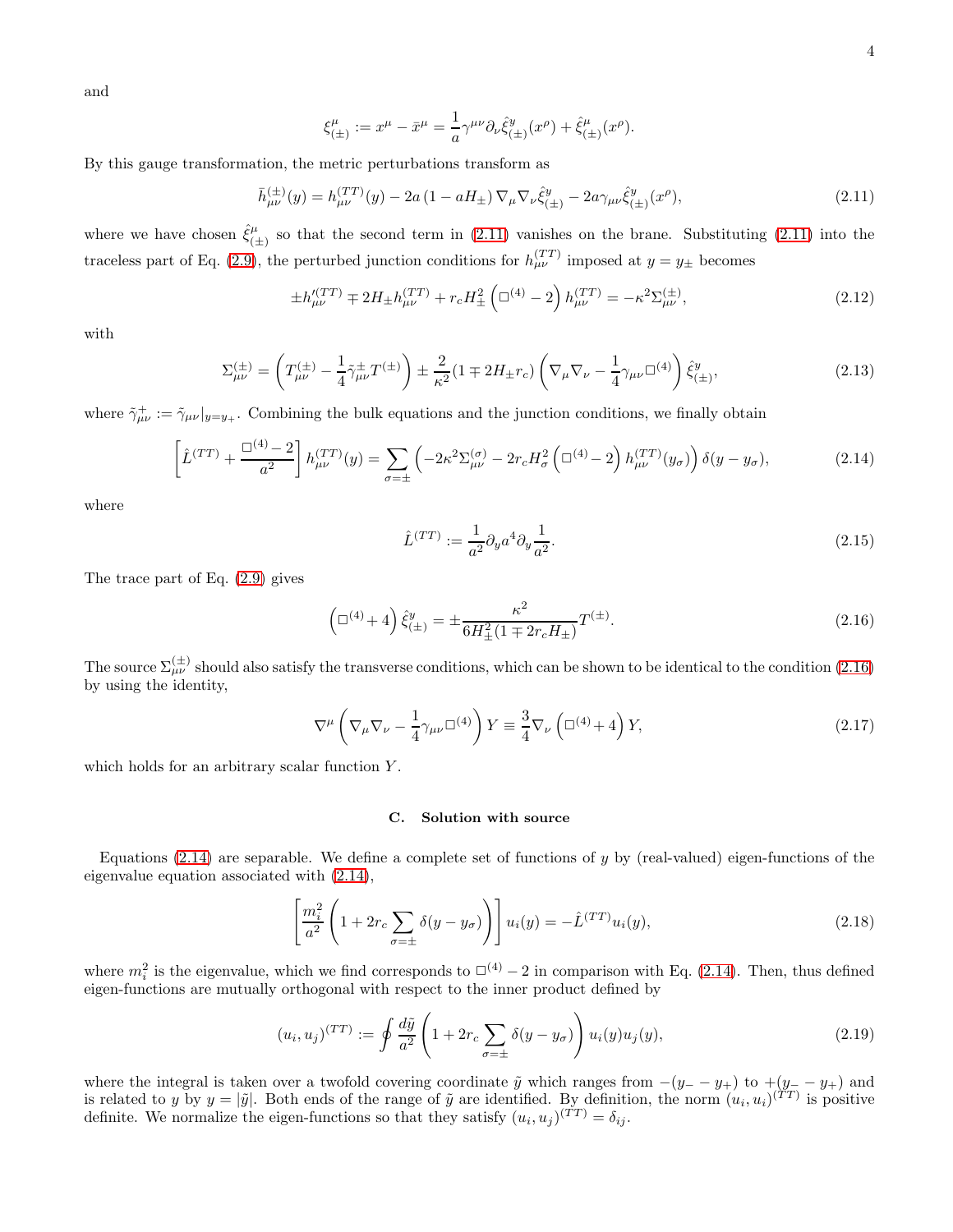Expanding  $h_{\mu\nu}^{(TT)}$  in terms of these eigen-functions as

$$
h_{\mu\nu}^{(TT)} = \sum_{j} h_{\mu\nu}^{(j)}(x^{\mu}) u_j(y), \qquad (2.20)
$$

the equations of motion [\(2.14\)](#page-3-2) reduce to

$$
\frac{1}{a^2} \sum_{j} \left( \Box^{(4)} - 2 - m_j^2 \right) \left( 1 + 2r_c \sum_{\sigma = \pm} \delta(y - y_\sigma) \right) h_{\mu\nu}^{(j)}(x^\mu) u_j(y) = -2\kappa^2 \Sigma_{\mu\nu}^{(+)} \delta(y - y_+), \tag{2.21}
$$

where we have assumed that the source is only on the  $(+)$ -brane. Operating  $(\oint d\tilde{y} u_i(y) \times)$  on both sides of the above equations, we obtain

$$
(\Box^{(4)} - 2 - m_i^2)h_{\mu\nu}^{(i)}(x^{\mu}) = -2\kappa^2 \Sigma_{\mu\nu}^{(+)} u_i(y_+).
$$
\n(2.22)

Hence, the solution for  $h_{\mu\nu}$  becomes

<span id="page-4-0"></span>
$$
h_{\mu\nu}^{(TT)}(y) = -2\kappa^2 \sum_{i} \frac{u_i(y_+)u_i(y)}{\Box^{(4)} - 2 - m_i^2} \Sigma_{\mu\nu}^{(+)}.
$$
\n(2.23)

From  $(2.11)$  with the aid of  $(2.16)$  and  $(2.23)$ , the induced metric on the  $(+)$ -brane for the solution with source is given by

<span id="page-4-1"></span>
$$
\bar{h}^{(+)}_{\mu\nu} = -2\kappa^2 \sum_{i} \frac{u_i^2(y_+)}{\Box^{(4)} - 2 - m_i^2} \left( T^{(+)}_{\mu\nu} - \frac{1}{4} \tilde{\gamma}_{\mu\nu} T^{(+)} + \frac{H_+^{-2}}{3(m_i^2 - 2)} \left( \nabla_\mu \nabla_\nu - \frac{1}{4} \gamma_{\mu\nu} \Box^{(4)} \right) T^{(+)} \right) \n+ \frac{\kappa^2}{6H_+^2} \gamma_{\mu\nu} \left( \frac{2}{H_+} (2r_c H_+ - 1)^{-1} - \left( \sum_i \frac{u_i^2(y_+)}{m_i^2 - 2} \right) \Box^{(4)} \right) \frac{1}{\Box^{(4)} + 4} T^{(+)},
$$
\n(2.24)

where we have neglected terms which can be erased by a gauge transformation, and we have used the relation

$$
\frac{1}{\Box^{(4)} - 2 - m^2} \left( \nabla_{\mu} \nabla_{\nu} - \frac{1}{4} \gamma_{\mu\nu} \Box^{(4)} \right) Y = \left( \nabla_{\mu} \nabla_{\nu} - \frac{1}{4} \gamma_{\mu\nu} \Box^{(4)} \right) \frac{1}{\Box^{(4)} - m^2 + 6} Y, \tag{2.25}
$$

which holds for an arbitrary scalar function  $Y$ . This relation is equivalent to the identity

<span id="page-4-3"></span>
$$
\left(\nabla_{\mu}\nabla_{\nu}\Box^{(4)} - \Box^{(4)}\nabla_{\mu}\nabla_{\nu}\right)Y \equiv -8\left(\nabla_{\mu}\nabla_{\nu} - \frac{1}{4}\gamma_{\mu\nu}\Box^{(4)}\right)Y.
$$
\n(2.26)

Note that we have also used the relation

<span id="page-4-2"></span>
$$
\frac{1}{(\Box^{(4)} - 2 - m_i^2)(\Box^{(4)} - 4)} = \frac{1}{m_i^2 - 2} \left( \frac{1}{\Box^{(4)} - 2 - m_i^2} - \frac{1}{\Box^{(4)} - 4} \right),\tag{2.27}
$$

which cannot be applied when  $m_i^2 = 2$ .

We stress that when  $m_i^2 = 2$ , there is no pathology present in the model, in contrast to the Fierz-Pauli case. In the Fierz-Pauli model, we cannot put the matter with  $T \neq 0$  if the squared mass is set to  $2H^2$ , because the equation of motion implies that  $T = 0$  (see Eq. [\(A7\)](#page-14-0) in the Appendix). However, in the DGP brane world model there is no such a restriction. When the DGP brane world action is reduced to the form of Eq. [\(2.24\)](#page-4-1), there appears to be a similar pathology. However, this naive guess is wrong since Eq. [\(2.24\)](#page-4-1) is derived by using Eq. [\(2.27\)](#page-4-2), which is not correct when  $m_i^2 = 2$ . When we go back to more basic equations [\(2.23\)](#page-4-0) and [\(2.16\)](#page-3-1), it is easy to find that the matter with  $T \neq 0$  can be consistently introduced into the DGP brane world even if  $m_i^2 = 2$ . The seemingly pathological expression [\(2.24\)](#page-4-1) at  $m_i^2 = 2$  is due to the decomposition to spin-2 and spin-0 perturbations [\(2.27\)](#page-4-2).

### <span id="page-4-4"></span>D. Effective action

From the expression [\(2.24\)](#page-4-1), we find that the physical gravitational degrees of freedom are composed of a Kaluza-Klein tower for the transverse-traceless part and a single mode corresponding to the trace part in  $\bar{h}^{(+)}_{\mu\nu}$ . We denote them by  $\bar{h}^{(i)}_{\mu\nu}$  and s, respectively. The induced metric perturbation is given by

$$
\bar{h}^{(+)}_{\mu\nu} = \sum_{i} \bar{h}^{(i)}_{\mu\nu} + \frac{1}{4} \tilde{\gamma}^{+}_{\mu\nu} s.
$$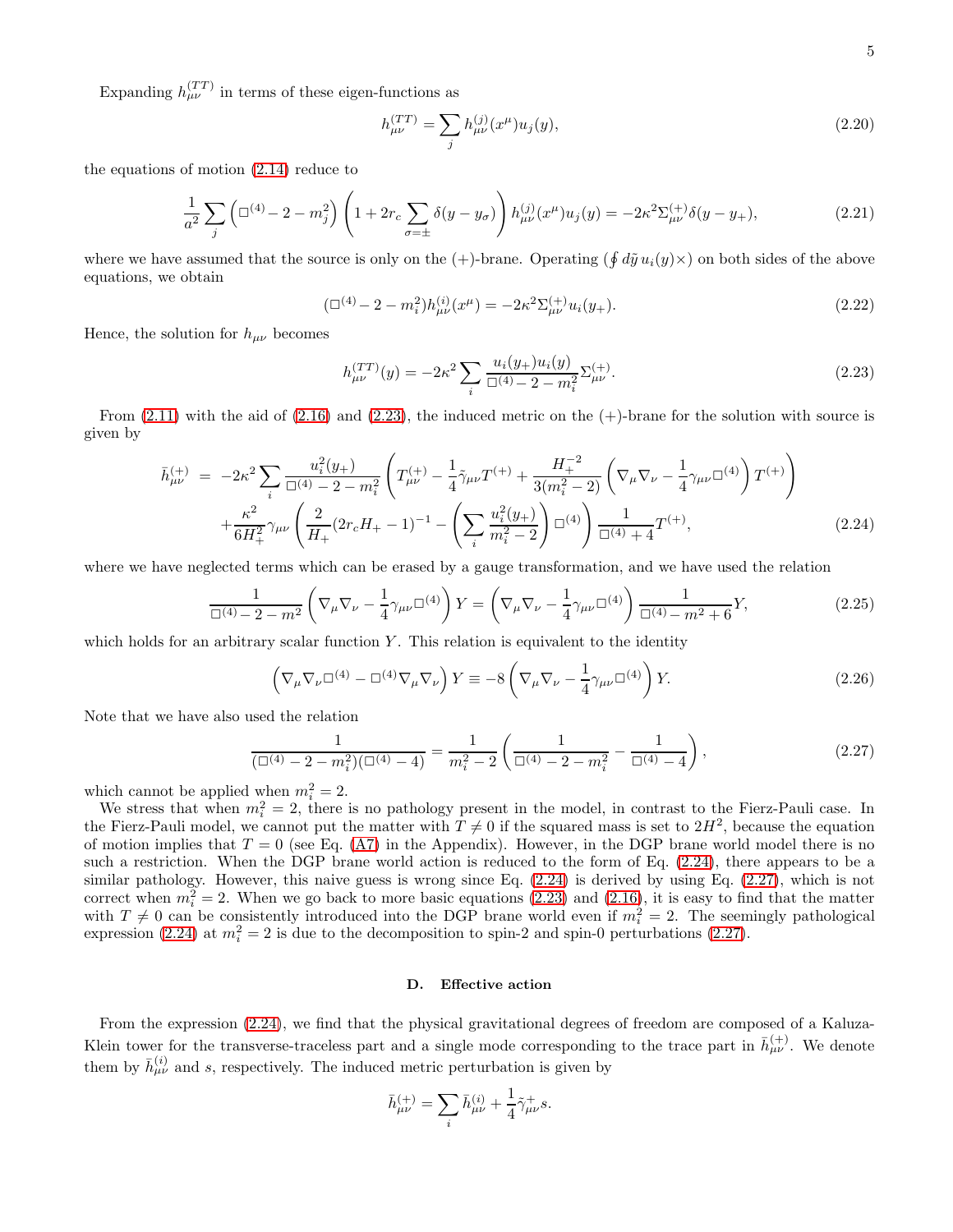The kinetic term of the effective action is written as

$$
S_{kin} = \sum_{i} \alpha_i \int d^4x \sqrt{-\tilde{\gamma}_+} \,\bar{h}^{(i)\mu\nu} (\Box - 2 - m_i^2) \bar{h}^{(i)}_{\mu\nu},
$$

$$
+ \beta \int d^4x \sqrt{-\tilde{\gamma}_+} \, s (\Box + 4) s,
$$
(2.28)

where the indices are raised or lowered by using  $\tilde{\gamma}^+_{\mu\nu}$ . On the other hand, the action of the matter localized on the (+)-brane, expanded in powers of  $\bar{h}^{(+)}_{\mu\nu}$ , is written as

$$
S_{matter}^{(+)} = (0 \text{-th order of } \bar{\mathbf{h}}) + \sum_{i} \frac{1}{2} \int d^{4}x \sqrt{-\tilde{\gamma}_{+}} T_{(+)}^{\mu\nu} \bar{h}_{\mu\nu}^{(i)}
$$

$$
+ \frac{1}{8} \int d^{4}x \sqrt{-\tilde{\gamma}_{+}} T^{(+)}s + O(\bar{\mathbf{h}}^{2}). \tag{2.29}
$$

Comparing the equations of motion derived from the variation of  $S_{kin} + S_{matter}$  with Eq. [\(2.24\)](#page-4-1), we can fix the coefficients,  $\alpha_i$  and  $\beta$ . Here a little subtlety arises when we take variation with respect to  $\bar{h}^{(i)}_{\mu\nu}$ , since this variable is constrained to be transverse-traceless. To avoid complication, here we simply consider traceless source;  $T^{(+)} = 0$ , deferring detailed discussion to Appendix. Then, we find

$$
\alpha_i = \frac{1}{8\kappa^2 u_i^2(y_+)}.\tag{2.30}
$$

As for the trace part, by comparing simply the poles at  $\Box^{(4)} + 4 = 0$ , we obtain

<span id="page-5-0"></span>
$$
\beta = -\frac{3H_{+}^{2}}{64\kappa^{2}} \left( \frac{1}{H_{+}} (2r_{c}H_{+} - 1)^{-1} + 2\left(\sum_{i} \frac{u_{i}^{2}(y_{+})}{m_{i}^{2} - 2}\right) \right)^{-1}.
$$
\n(2.31)

The remaining tasks are to find the mass spectrum of the eigenvalue equation [\(2.18\)](#page-3-3) and to evaluate  $\beta$  in [\(2.31\)](#page-5-0) more explicitly. We begin with investigating the mass spectrum. We are interested in the modes whose mass eigenvalue  $m^2$  is less than 2, since those modes contain a ghost (except for the case with  $m^2$  exactly equal to 0). In the bulk Eq. [\(2.18\)](#page-3-3) can be solved as

$$
u_j = B_+ y^{\nu_+} + B_- y^{\nu_-},\tag{2.32}
$$

where  $B_{\pm}$  are some constants and

$$
\nu_{\pm} = 1/2 \pm \sqrt{9/4 - m_j^2}.\tag{2.33}
$$

From the conditions at  $y = y_{\pm}$ , we obtain

$$
A \cdot \mathbf{B} = 0, \qquad \mathbf{B} := \begin{pmatrix} B_+ \\ B_- \end{pmatrix}, \tag{2.34}
$$

$$
A := \left( \begin{pmatrix} -\frac{3}{2} + m_j^2 H_+ r_c + \sqrt{\frac{9}{4} - m_j^2} \end{pmatrix} H_+^{-\nu_+} \begin{pmatrix} -\frac{3}{2} + m_j^2 H_+ r_c - \sqrt{\frac{9}{4} - m_j^2} \end{pmatrix} H_+^{-\nu_-} \begin{pmatrix} -\frac{3}{2} - m_j^2 H_- r_c - \sqrt{\frac{9}{4} - m_j^2} \end{pmatrix} H_-^{-\nu_-} \right). \tag{2.35}
$$

To obtain non-trivial solutions  $(\mathbf{B} \neq 0)$ , det  $A = 0$  must be satisfied. Figure [1](#page-6-0) shows the relation between  $H_-\$  and  $m^2$ determined by det  $A = 0$ . Fig. [1](#page-6-0) shows that no ghost mode appears if the relation

<span id="page-5-2"></span>
$$
H_{-} > H_{s} := H_{+} - r_{c}^{-1},\tag{2.36}
$$

is satisfied. Otherwise, one ghost mode whose mass eigenvalue  $m<sup>2</sup>$  is smaller than 2 appears.

Next we turn to the issue of finding a more explicit form for  $\beta$ . For this purpose, we solve

<span id="page-5-1"></span>
$$
\left(\hat{L}^{(TT)} + \frac{2}{a^2}\right)Q(y) + 4r_c \sum_{\sigma = \pm} H_{\sigma}^2 Q(y)\delta(y - y_{\sigma}) = -J\delta(y - y_+),\tag{2.37}
$$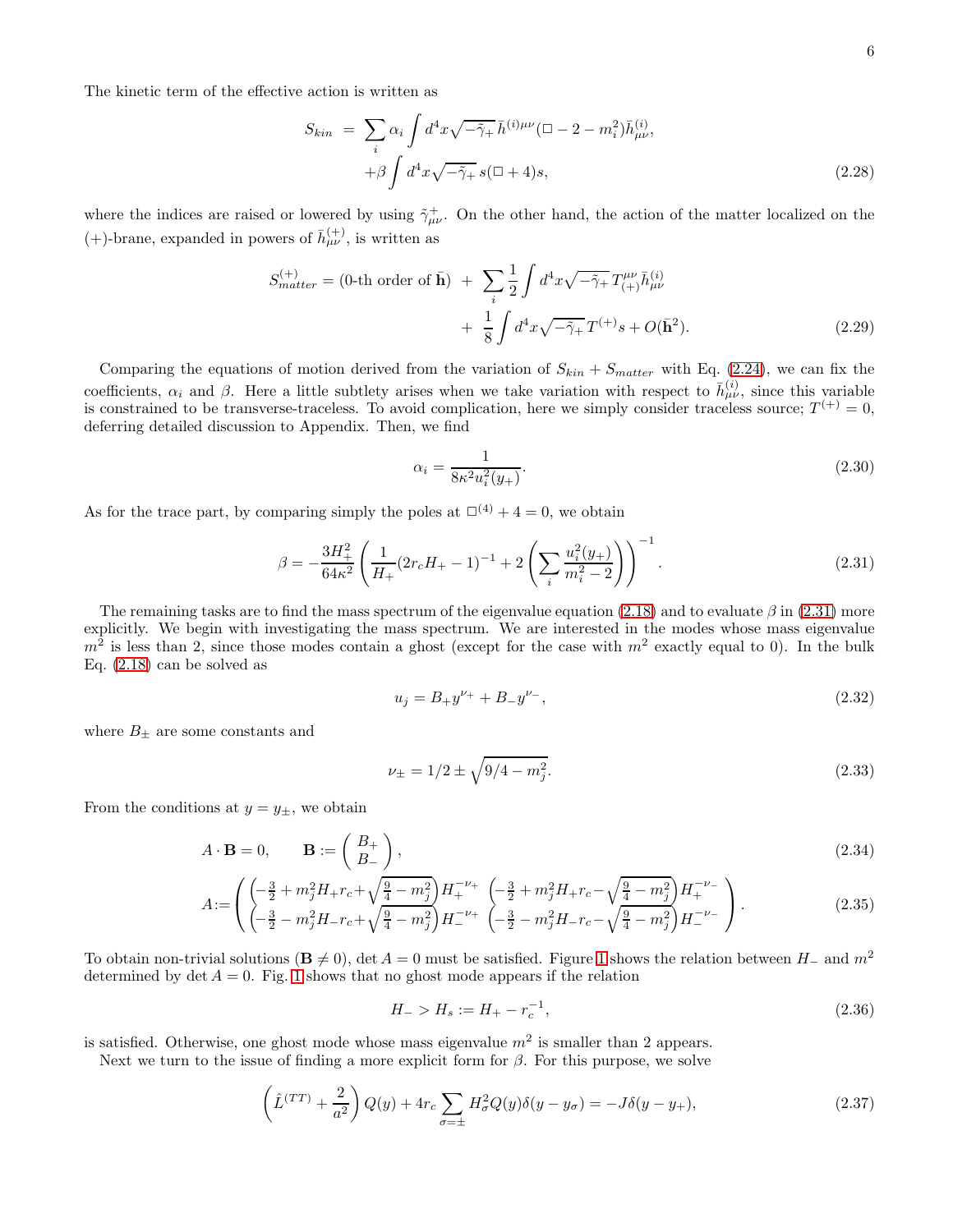

<span id="page-6-0"></span>FIG. 1:  $m^2$  as a function of  $H_$ 

in two different ways. First we solve this equation by expanding  $Q(y)$  in terms of  $u_i(y)$  as

$$
Q(y) = \sum_{i=0}^{\infty} Q^{(i)} u_i(y).
$$

Substituting this expansion into the above equation [\(2.37\)](#page-5-1) and using the orthonormal conditions of the eigen-functions, we obtain

$$
Q(y) = \sum_{i=0}^{\infty} \frac{u_i(y_+)u_i(y)}{m_i^2 - 2} J.
$$

Another way is to solve Eq. [\(2.37\)](#page-5-1) more explicitly. The bulk part is solved by

<span id="page-6-2"></span>
$$
Q(y) = C_0 + C_1 a(y), \tag{2.38}
$$

and  $C_0$  and  $C_1$  are constants to be determined by the conditions at  $y = y_{\pm}$ . These conditions are

$$
2H_{+}(-1 + H_{+}r_{c})C_{0} + (-1 + 2H_{+}r_{c})C_{1} = -\frac{1}{2}J,
$$
  
\n
$$
2H_{-}(1 + H_{-}r_{c})C_{0} + (1 + 2H_{-}r_{c})C_{1} = 0.
$$
\n(2.39)

Solving these for  $C_0$  and  $C_1$ , we obtain

<span id="page-6-1"></span>
$$
C_0 = \frac{-(1+2H_{-}r_c)}{4H_{+}(H_{+}r_c-1)(1+2H_{-}r_c)-4H_{-}(2H_{+}r_c-1)(1+H_{-}r_c)}J,
$$
  
\n
$$
C_1 = \frac{H_{-}(1+H_{-}r_c)}{2H_{+}(H_{+}r_c-1)(1+2H_{-}r_c)-2H_{-}(2H_{+}r_c-1)(1+H_{-}r_c)}J.
$$
\n(2.40)

Substituting [\(2.40\)](#page-6-1) into Eq. [\(2.38\)](#page-6-2), we obtain  $Q(y)$ . Comparing the expressions for  $Q(y_+)$  evaluated in these two different ways, we find

$$
\sum_{i=0}^{\infty} \frac{u_i^2(y_+)}{m_i^2 - 2} = \frac{1}{H_+} \frac{2H_-(1 + H_- r_c) - H_+(1 + 2H_- r_c)}{4H_+(H_+ r_c - 1)(1 + 2H_- r_c) - 4H_-(2H_+ r_c - 1)(1 + H_- r_c)}.
$$
\n(2.41)

Substituting this into Eq. [\(2.31\)](#page-5-0), we finally find

$$
\beta = \frac{3H_{+}^{2}(2H_{+}r_{c}-1)}{64\kappa^{2}(1+2H_{-}r_{c})}(H_{+}(H_{+}r_{c}-1)(1+2H_{-}r_{c})-H_{-}(2H_{+}r_{c}-1)(1+H_{-}r_{c}))
$$
\n
$$
= \frac{3H_{+}^{2}(2H_{+}r_{c}-1)^{2}}{64\kappa^{2}}\left(\frac{\hat{H}_{+}(1+\hat{H}_{+}r_{c})}{(1+2\hat{H}_{+}r_{c})}-\frac{H_{-}(1+H_{-}r_{c})}{(1+2H_{-}r_{c})}\right),
$$
\n(2.42)

where  $\hat{H}_+ := H_+ - r_c^{-1}$ . One can see  $\beta$  changes its signature at  $H_- = \hat{H}_+$ . When  $H_- > \hat{H}_+$  ( $H_- < \hat{H}_+$ ),  $\beta$  is negative (positive). This means that only when the spin-2 ghost modes are absent, the spin-0 mode becomes a ghost mode. (See Eq. [\(2.36\)](#page-5-2).) Consequently, this model always has a ghost.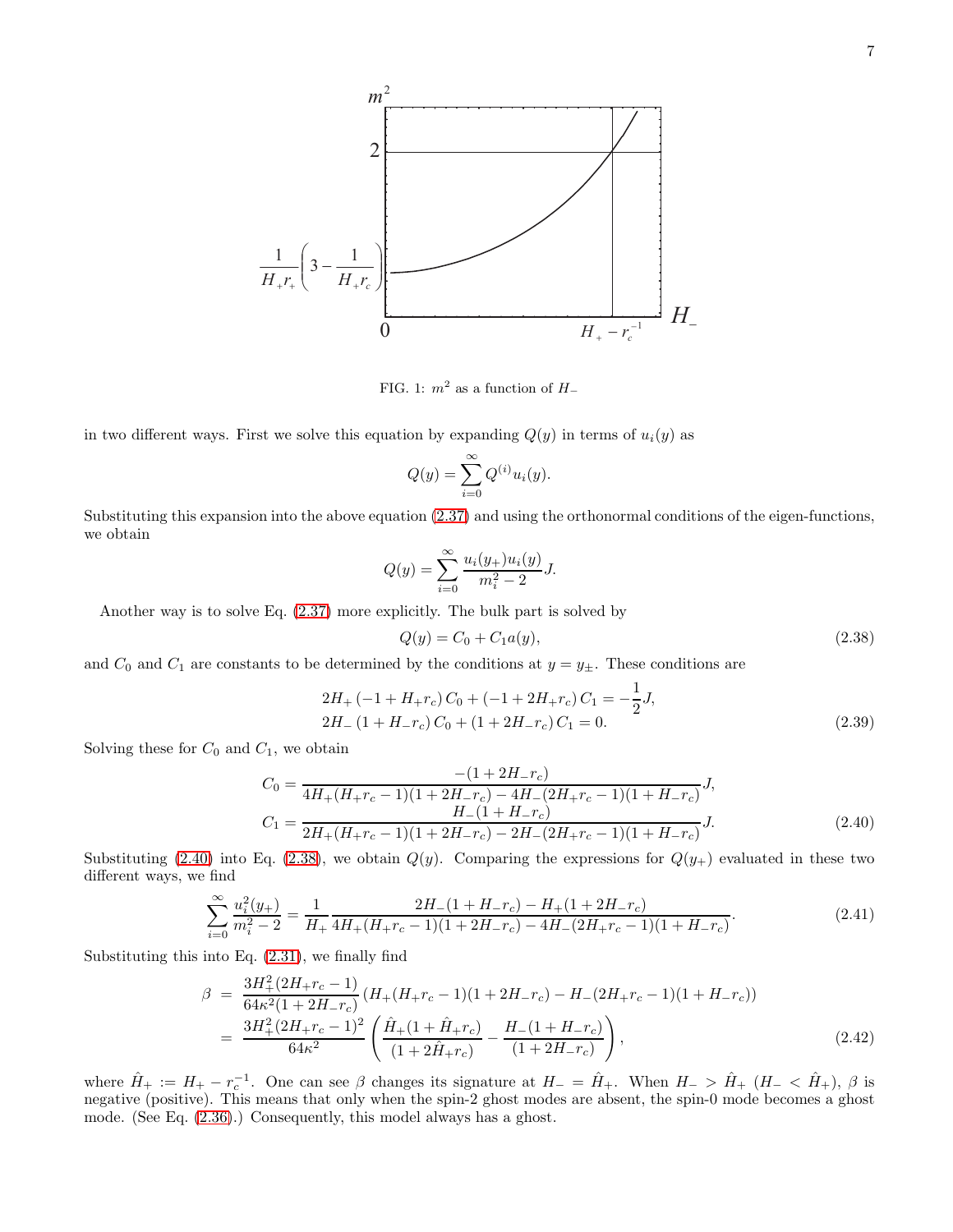## <span id="page-7-0"></span>III. STABILIZATION

In the preceding section, we have seen that when the spin-2 excitations have no ghost, the spin-0 brane-bending excitation becomes a ghost instead. Usually spin-2 excitations (i.e., transverse-traceless tensor modes) are completely decoupled from spin-0 excitations at linear order. However, we can construct a transverse-traceless tensor from a spin-0 mode whose mass squared is  $-4H^2$ . For a scalar function  $\Phi$  that satisfies  $(\Box^{(4)} + 4)\Phi = 0$ , we can compose a transverse-traceless tensor as

$$
\Psi_{\mu\nu} = \left(\nabla_{\mu}\nabla_{\nu} - \frac{1}{4}\gamma_{\mu\nu}\Box\right)\Phi.
$$
\n(3.1)

It is trivial to show that this tensor is traceless. The transverse property,  $\nabla^{\mu}\Psi_{\mu\nu} = 0$ , can be shown by using Eq. [\(2.17\)](#page-3-4).  $\Psi_{\mu\nu}$  is also an eigen-function of  $\square^{(4)}$ , but its eigenvalue differs from that of  $\Phi$ , which is −4. By using the identity [\(2.26\)](#page-4-3), the mass eigenvalue of the induced spin-2 perturbation  $\Psi_{\mu\nu}$  for the operator ( $\Box^{(4)}$  – 2) is found to be

$$
m^2 = 2.\tag{3.2}
$$

Usually, we identify  $H^2_{\pm}m^2$  as the mass of a rank-two tensor field seen by observers on the  $(\pm)$ -brane. Hence, the mass squared of this special mode is  $2H_{\pm}^2$  in the language of spin-2 perturbations. On the other hand, the mass squared of the corresponding spin-0 mode, which is the eigenvalue of  $H^2\square^{(4)}$ , is  $-4H^2_{\pm}$ . Here, we refer to the mass of this mode as the critical mass. This mass agrees with the threshold mass below which the spin-2 ghost appears. If the mass of a spin-2 mode is smaller than this critical mass, the helicity 0 part of the mode becomes a ghost [\[6\]](#page-18-5).

In the two-branes model discussed in the preceding section, the unique spin-0 excitation mode has exactly this critical mass. On the other hand,  $m^2 = 2$  is the threshold spin-2 mass below which a ghost appears. If we gradually decrease the separation of the two branes, the ghost in spin-2 excitations eventually disappears. The mode that was previously carrying a ghost satisfies  $m^2 = 2$  at the critical point. At this point this spin-2 mode can couple with the spin-0 excitations as an exceptional case. After passing the critical point, the ghost is transferred to the spin-0 excitations.

Then, what happens if we introduce a mechanism to stabilize the separation of the branes? Since the mass spectrum of spin-0 excitations changes [\[19](#page-18-18)], the spin-0 mode with its mass squared being  $-4H^2$  will no longer exist. In fact, the smallest mass squared must be large enough if the stabilization mechanism works. Then, again we consider the situation in which the brane separation is gradually decreased. When the spin-2 ghost disappears, we expect absence of the spin-0 mode at the critical mass, which can exceptionally couple to spin-2 excitations. Then there seems to be no reason why the spin-2 ghost is transferred to the spin-0 ghost at the critical point.

However, by studying models stabilized by a bulk scalar field, we will find below that our naive expectation is wrong. What we will see is the following. With a bulk scalar field, there appears an infinite tower of Kaluza-Klein modes for spin-0 excitations. The smallest value of the mass squared of spin-0 excitations is not, in general, equal to  $-4H^2$  as is expected. However, at the critical point where the smallest mass eigenvalue for spin-2 excitations  $m^2$ crosses 2, one of the values of the mass squared of spin-0 excitations also crosses the critical value  $-4H^2$ . As a result, a spin-0 mode whose mass squared is smaller than  $-4H^2$  arises if the smallest  $m^2$  is greater than 2, and the spin-0 mode becomes a ghost. We discuss how this happen in detail below.

### A. Background

We introduce a bulk scalar field to stabilize the brane separation [\[19\]](#page-18-18). The action is given by

$$
S = S_2 + S_s,\tag{3.3}
$$

$$
S_s := \int d^5 x \sqrt{-g} \left( -\frac{1}{2} g^{ab} \psi_{,a} \psi_{,b} - V_B(\psi) - \sum_{\sigma = \pm} V^{(\sigma)}(\psi) \delta(y - y_{\sigma}) \right). \tag{3.4}
$$

By choosing the potential in the bulk  $V_B(\psi)$  and the potentials on the branes  $V^{(\sigma)}(\psi)$  appropriately, we can stabilize the brane separation. In the following discussion we do not need the explicit form of the potential functions. The unperturbed background configuration is similar to the previous case. The bulk metric is given by [\(2.3\)](#page-2-1) and the branes are located at a fixed value of  $y(= y<sub>\pm</sub>)$  as before. But the functional form of the warp factor  $a(y)$  is different. The background bulk equations for the warp factor  $a(y)$  and the scalar field  $\psi$  are

$$
\frac{a''}{a} - \left(\frac{a'}{a}\right)^2 = -\frac{\kappa^2}{3}\psi'^2 - \frac{1}{a^2},\tag{3.5}
$$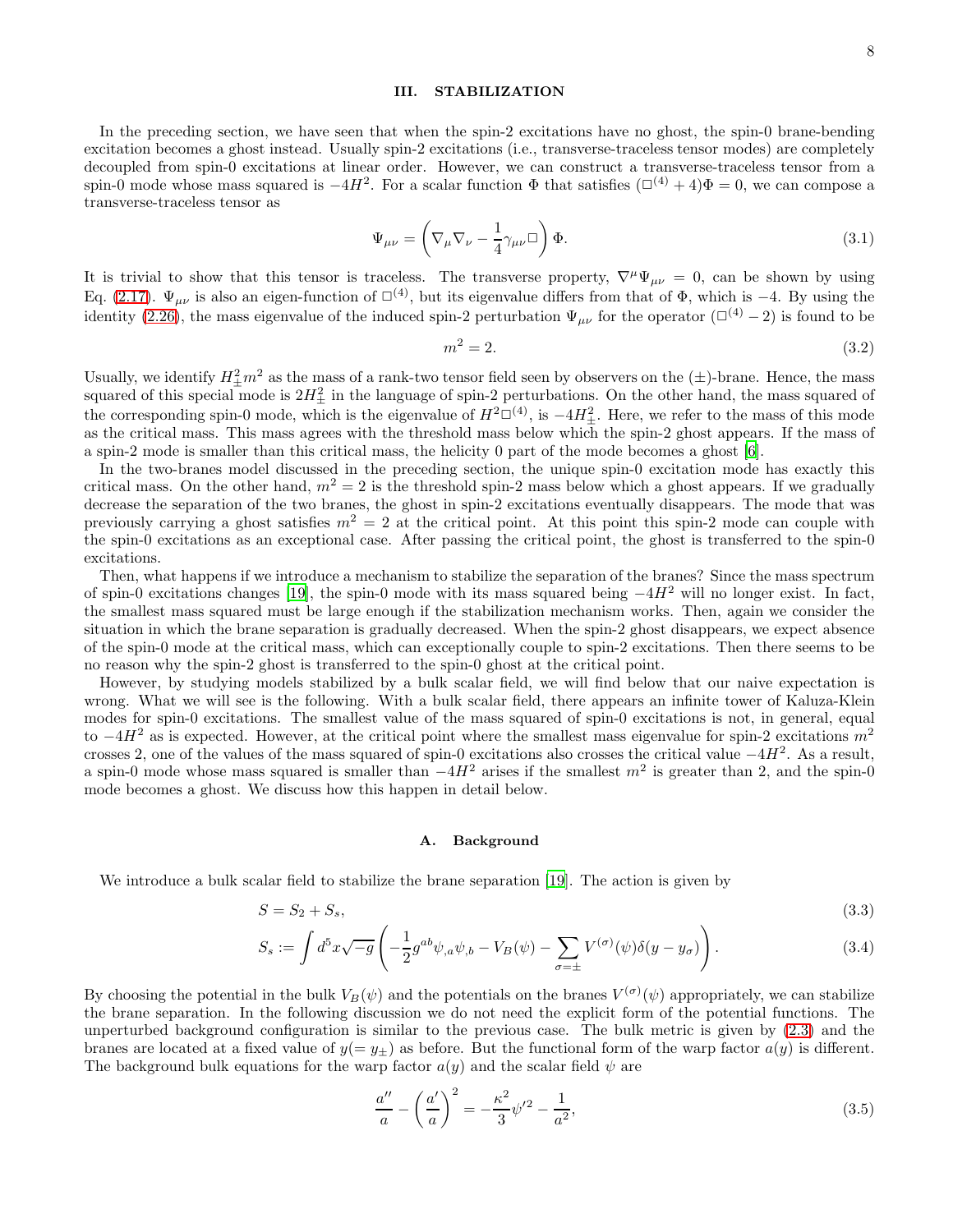9

$$
\left(\frac{a'}{a}\right)^2 = \frac{\kappa^2}{6} \left(\frac{1}{2}\psi'^2 - V_B\right) + \frac{1}{a^2},\tag{3.6}
$$

$$
\psi'' + 4\frac{a'}{a}\psi' - \frac{\partial V_B}{\partial \psi} = 0.
$$
\n(3.7)

# B. Perturbations

We use the "Newton gauge", in which the spin-0 component of the shear of the hypersurface normal vector vanishes, following Ref. [\[19\]](#page-18-18). In this gauge, using the traceless part and  $\{y\mu\}$ -component of the Einstein equations, we find that perturbations of the metric and the scalar field are related as

<span id="page-8-0"></span>
$$
h_{yy} = 2\phi, \quad h_{y\mu} = 0,
$$
  
\n
$$
h_{\mu\nu} = h_{\mu\nu}^{(TT)} - \phi \tilde{\gamma}_{\mu\nu},
$$
  
\n
$$
\delta\psi = \frac{3}{2\kappa^2\psi'} [\partial_y + 2\mathcal{H}] \phi,
$$
\n(3.8)

where  $\tilde{\gamma}_{\mu\nu} := a^2(y)\gamma_{\mu\nu}$ ,  $\mathcal{H} := a'/a$  and  $h_{\mu\nu}^{(TT)}$  is a tensor which satisfies transverse-traceless conditions. Here, one remark is in order. For modes at the critical mass there is a possible coupling between spin-0 and spin-2 excitations. Recall that the traceless tensor generated by acting a derivative operator from a scalar-type function ( $\nabla_u \nabla_v$  –  $\frac{1}{4}\gamma_{\mu\nu}\Box^{(4)}\phi$ ) is automatically transverse. Due to this mixing, vanishing of spin-0 component of the shear is slightly  $4 \mu\nu$ <sup>1</sup>/ $\mu\nu$ <sup>1</sup>/ $\mu$ <sup>2</sup>/ $\mu$ <sup>3</sup>/ $\mu$ <sup>3</sup> addomatically transverse. But to this intermed to spin-0 component of the sheaf is signify ambiguous. Here we define the "Newton gauge" by the above form of perturbations [\(3.8\)](#page-8-0) can possess spin-0 component of the shear for the mode with this critical eigenvalue. In this sense, the gauge is not completely fixed.

In the present gauge, the bulk equations for  $h_{\mu\nu}^{(TT)}$  become

$$
\left[\hat{L}^{(TT)} + \frac{1}{a^2}(\Box^{(4)} - 2)\right]h_{\mu\nu}^{(TT)} = 0,
$$
\n(3.9)

with  $h^{(TT)}$  as defined in [\(2.15\)](#page-3-5). While, the bulk equation for  $\phi$  becomes

$$
\left[\hat{L}^{(\phi)} + \frac{1}{\psi'^2} (\Box^{(4)} + 4)\right] \phi = 0, \tag{3.10}
$$

with

$$
\hat{L}^{(\phi)} := a^2 \partial_y \frac{1}{a^2 \psi'^2} \partial_y a^2 - \frac{2\kappa^2}{3} a^2.
$$
\n(3.11)

We first write down the junction conditions to impose at the branes in the "Gaussian normal" coordinates. Perturbation variables with an over-bar "<sup>-</sup>" are understood as those in the "Gaussian normal" coordinates, as before. The junction conditions for metric perturbations are

<span id="page-8-1"></span>
$$
\pm \left(\partial_{\bar{y}} - 2\mathcal{H}\right) \bar{h}^{(\pm)}_{\mu\nu} = -\kappa^2 \left[ T^{(\pm)}_{\mu\nu} - \frac{1}{3} \tilde{\gamma}_{\mu\nu} T^{(\pm)} \right] \mp \frac{2\kappa^2}{3} \tilde{\gamma}_{\mu\nu} \psi' \delta \psi + 2r_c \left[ X_{\mu\nu} - \frac{1}{3} \tilde{\gamma}_{\mu\nu} X \right],\tag{3.12}
$$

with  $X_{\mu\nu}$  defined in [\(2.10\)](#page-2-2). While, the condition for the bulk scalar field is

<span id="page-8-2"></span>
$$
\pm 2\delta \bar{\psi}' = V''^{(\pm)}(\psi)\delta \bar{\psi}.\tag{3.13}
$$

The generators of the gauge transformation from the "Gaussian normal" coordinates to the Newton gauge take the form of

$$
\xi_{(\pm)}^y = \int^y \phi(y')dy' = \int_{y_\pm}^y \phi(y')dy' + \hat{\xi}_{(\pm)}^y(x^\mu),\tag{3.14}
$$

$$
\xi_{(\pm)}^{\nu} = -\int_{y_{\pm}}^{y} \tilde{\gamma}^{\mu\nu}(y')dy' \int_{y_{\pm}}^{y'} \phi_{,\mu}(y'')dy''
$$
  
= 
$$
-\int_{y_{\pm}}^{y} \tilde{\gamma}^{\mu\nu}(y') \left[ \int_{y_{\pm}}^{y'} \phi_{,\mu}(y'')dy'' + \hat{\xi}_{(\pm),\mu}^{y'}(x^{\rho}) \right] dy' + \hat{\xi}_{(\pm)}^{\nu}(x^{\rho}).
$$
 (3.15)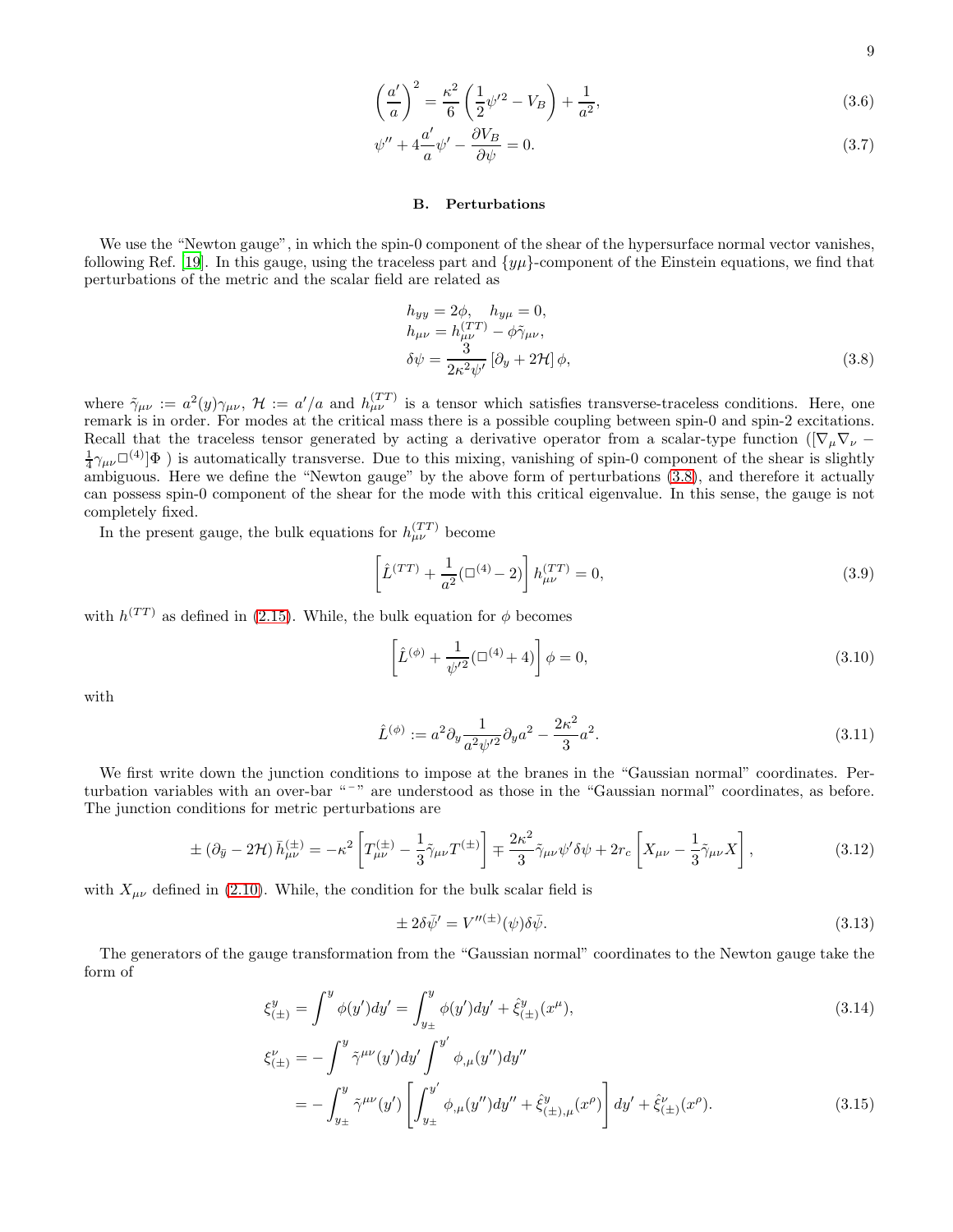Under this gauge transformation, the perturbation variables transform as

$$
\bar{h}^{(\pm)}_{\mu\nu}(y) = h_{\mu\nu}(y) + 2\nabla_{(\mu}\xi^{(\pm)}_{\nu)} - 2\mathcal{H}\tilde{\gamma}_{\mu\nu}(y)\xi^{y}_{(\pm)},
$$
\n(3.16)

$$
\delta \bar{\psi}^{\pm}(y) = \delta \psi(y) - \psi' \xi_{(\pm)}^y + \hat{\xi}_{(\pm)}^y. \tag{3.17}
$$

Substituting these relations into Eqs. [\(3.12\)](#page-8-1) and [\(3.13\)](#page-8-2), we obtain the junction conditions in the Newtonian gauge. The conditions for the traceless part of metric perturbations become

<span id="page-9-3"></span>
$$
\pm (\partial_y - 2\mathcal{H}_{\pm}) h_{\mu\nu}^{(TT)} = -\kappa^2 \Sigma_{\mu\nu}^{(\pm)} - r_c H_{\pm}^2 (\square^{(4)} - 2) h_{\mu\nu}^{(TT)}, \tag{3.18}
$$

with  $\mathcal{H}_\pm := \mathcal{H}(y_\pm)$  and

$$
\Sigma_{\mu\nu}^{(\pm)} := \left( T_{\mu\nu}^{(\pm)} - \frac{1}{4} T^{(\pm)} \tilde{\gamma}_{\mu\nu} \right) \pm \frac{2}{\kappa^2} \left( \nabla_{\mu} \nabla_{\nu} - \frac{1}{4} \gamma_{\mu\nu} \Box^{(4)} \right) Z_{(\pm)}.
$$
\n(3.19)

On the other hand, the condition for the trace part of metric perturbations becomes

<span id="page-9-1"></span>
$$
H_{\pm}^{2}(\Box^{(4)} + 4)Z_{(\pm)} = \pm \frac{\kappa^{2}}{6}T^{(\pm)},
$$
\n(3.20)

where

$$
Z_{(\pm)} = (1 \mp 2r_c \mathcal{H}_{\pm}) \hat{\xi}^y_{(\pm)} - r_c \phi(y_{\pm}). \tag{3.21}
$$

The junction condition for the scalar-type perturbation becomes

<span id="page-9-2"></span>
$$
\pm \frac{2\kappa^2}{3} \left( \delta\psi - \psi' \left( 1 \mp 2r_c \mathcal{H} \right)^{-1} \left( Z_{\left( \pm \right)} + r_c \phi \right) \right) = \frac{\epsilon^{(\pm)}}{a^2 \psi'} \left( \Box^{(4)} + 4 \right) \phi, \tag{3.22}
$$

at  $y = y_{\pm}$  with

$$
\epsilon^{(\pm)} := \frac{2}{V''^{(\pm)} \pm 2\psi''/\psi'} \quad . \tag{3.23}
$$

In the following discussion we assume  $\epsilon^{(\pm)} \geq 0$ , which includes the simplest case of the tight binding limit;  $V''^{(\pm)} \to \infty$ .

Combining the bulk equations and the junction conditions, we formally obtain the same equation as [\(2.14\)](#page-3-2) for spin-2 excitations, and

<span id="page-9-0"></span>
$$
\left[\hat{L}^{(\phi)} + \frac{1}{\psi'^2} (\Box^{(4)} + 4)\right] \phi = \sum_{\sigma = \pm} \left(\sigma \frac{4a^2 \kappa^2}{3} \left(1 - \sigma 2r_c \mathcal{H}_{\pm}\right)^{-1} \left(Z_{(\sigma)} + r_c \phi\right) - \frac{2\epsilon^{(\sigma)}}{\psi'^2} (\Box^{(4)} + 4) \phi\right) \delta(y - y_{\sigma}), \quad (3.24)
$$

for spin-0 excitations.

### C. Solution with source

As was done in §[II,](#page-1-0) we formally write down a solution of perturbation equations for a given energy momentum tensor by using the Green's function written in terms of eigen-functions of  $\hat{L}^{(\vec{TT})}$  and  $\hat{L}^{(\phi)}$ . We also derive expressions for the metric perturbations induced on the branes.

We begin with spin-2 excitations. We expand the metric perturbation  $h_{\mu\nu}^{(TT)}$  by using the eigen-functions of the eigenvalue problem [\(2.18\)](#page-3-3), as before. The calculation closely parallels the previous case, although the functional form of the warp factor  $a$  is not the same. We obtain  $(2.23)$ , formally the same expression as before.

Spin-0 excitations can be solved in the same way. We define the eigen-functions  $v_i(y)$  by

$$
\frac{\mu_i^2 + 4}{\psi'^2} \left( 1 + \sum_{\sigma = \pm} 2\epsilon^{\sigma} \delta(y - y_{\sigma}) \right) v_i(y) = \left[ -\hat{L}^{(\phi)} + \sum_{\sigma = \pm} \sigma \frac{4r_c \kappa^2 a^2}{3} \left( 1 - \sigma 2r_c \mathcal{H}_{\pm} \right)^{-1} \delta(y - y_{\sigma}) \right] v_i(y), \tag{3.25}
$$

and we define the inner product by

$$
(v_i, v_j)^{(\phi)} := \oint \frac{dy}{\psi'^2} \left( 1 + \sum_{\sigma = \pm} 2\epsilon^{\sigma} \delta(y - y_{\sigma}) \right) v_i(y) v_j(y).
$$
 (3.26)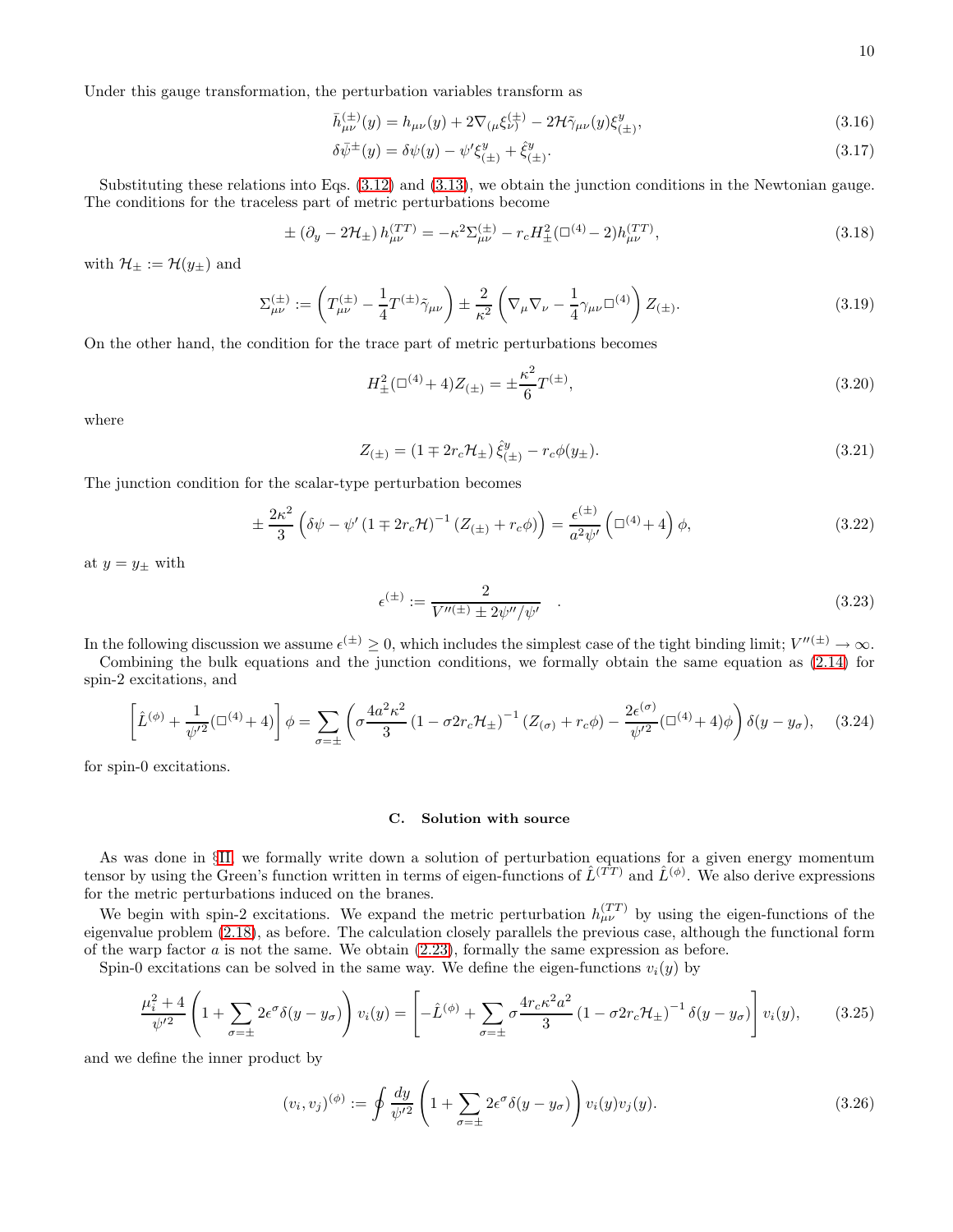Under the assumption that  $\epsilon^{\sigma} \geq 0$ , it is trivial to show that the norm of each eigenfunction is positive definite, and hence they can be normalized as  $(v_i, v_j)^{(\phi)} = \delta_{ij}$ . Using thus normalized eigen-functions, the solution of Eq. [\(3.24\)](#page-9-0) is given by

<span id="page-10-4"></span>
$$
\phi(y) = \frac{4\kappa^2}{3H_+^2} \left(1 - 2r_c \mathcal{H}_+\right)^{-1} \sum_i \frac{v_i(y_+)v_i(y)}{\Box^{(4)} - \mu_i^2} Z_{(+)}. \tag{3.27}
$$

The induced metric on the brane for the solution with the source is given by

$$
\bar{h}^{(+)}_{\mu\nu} = h^{(TT)}_{\mu\nu}(y_+) - \tilde{\gamma}_{\mu\nu} \left( \phi(y_+) + 2\mathcal{H}_+ \hat{\xi}^y_{(+)} \right), \tag{3.28}
$$

Here, transverse-traceless part  $h_{\mu\nu}^{(TT)}$  takes the same form as given in Eq. [\(2.23\)](#page-4-0), and it can be rewritten more explicitly as

<span id="page-10-0"></span>
$$
h_{\mu\nu}^{(TT)}(y_{+}) = -2\kappa^{2} \sum_{i} \frac{u_{i}^{2}(y_{+})}{\Box^{(4)} - 2 - m_{i}^{2}} \left( T_{\mu\nu}^{(+)} - \frac{1}{4} \tilde{\gamma}_{\mu\nu} T^{(+)} + \frac{H_{+}^{-2}}{3(m_{i}^{2} - 2)} \left( \nabla_{\mu} \nabla_{\nu} - \frac{1}{4} \gamma_{\mu\nu} \Box^{(4)} \right) T^{(+)} \right) + \frac{2\kappa^{2}}{3H_{+}^{2}} \left( \sum_{i} \frac{u_{i}^{2}(y_{+})}{m_{i}^{2} - 2} \right) \left( \nabla_{\mu} \nabla_{\nu} - \frac{1}{4} \gamma_{\mu\nu} \Box^{(4)} \right) \frac{1}{\Box^{(4)} + 4} T^{(+)}.
$$
\n(3.29)

While the trace part is computed as

<span id="page-10-5"></span>
$$
\phi + 2\mathcal{H}_{+}\hat{\xi}_{(+)}^{y} = \frac{2\kappa^{2}}{9\tilde{H}_{+}^{4}} \sum_{i} \frac{v_{i}^{2}(y_{+})}{\mu_{i}^{2} + 4} \frac{1}{\Box^{(4)} - \mu_{i}^{2}} T^{(+)} -\frac{\kappa^{2}}{3\tilde{H}_{+}^{2}} \left( \frac{2\kappa^{2}}{3\tilde{H}_{+}^{2}} \left( \sum_{i} \frac{v_{i}^{2}(y_{+})}{\mu_{i}^{2} + 4} \right) + \frac{a'}{a} \right) \frac{1}{\Box^{(4)} + 4} T^{(+)},
$$
\n(3.30)

where for brevity we have introduced

$$
\tilde{H}_{+}^{2} = H_{+}^{2} \left( 2r_{c} \mathcal{H}_{+} - 1 \right). \tag{3.31}
$$

The above expression for  $\bar{h}^{(+)}_{\mu\nu}$  apparently contains a pole at the critical mass eigenvalue corresponding to  $(\Box^{(4)}+4)^{-1}$ . The term proportional to  $\nabla_{\mu} \nabla_{\nu}$  in Eq. [\(3.29\)](#page-10-0) is pure gauge. Hence, the contribution from the pole at the critical mass eigenvalue is proportional to  $\gamma_{\mu\nu}(\Box^{(4)}+4)^{-1}T^{(+)}$ . Collecting such terms in  $\bar{h}^{(+)}_{\mu\nu}$  coming both from the TT-part and from the scalar-part, the coefficient becomes

<span id="page-10-2"></span>
$$
\frac{\kappa^2}{3H_+^2} \left\{ 2\left(\sum_i \frac{u_i^2(y_+)}{m_i^2 - 2}\right) + \frac{1}{\tilde{H}_+^2} \left(\frac{2\kappa^2}{3\tilde{H}_+^2} \left(\sum_i \frac{v_i^2(y_+)}{\mu_i^2 + 4}\right) + \mathcal{H}_+ \right) \right\}.
$$
\n(3.32)

In §[III D](#page-10-1) we will prove an identity which shows that this coefficient vanishes as a whole.

### <span id="page-10-1"></span>D. No physical degrees of freedom at critical mass

As we mentioned earlier, our "Newton gauge" is not a complete gauge fixing. In this section, we will fist show that there is no physical mode at the critical mass in general after completely fixing the residual gauge. Next, we will show that the value of the expression [\(3.32\)](#page-10-2) equals 0.

The residual gauge degree of freedom of our "Newton gauge" exists at the critical mass, i.e., when  $\Box^{(4)} = -4$  for scalar-type perturbations and  $\square^{(4)} = 4$  for transverse-traceless tensor perturbations. To see this, let's consider the gauge transformation generated by the following infinitesimal coordinate transformation:

$$
\xi^y = \frac{1}{2} a^2 \partial_y \left(\frac{X}{a^2}\right), \qquad \xi^\mu = -\frac{1}{2} \tilde{\gamma}^{\mu\nu} X_{,\nu}.
$$
 (3.33)

This gauge transformation keeps the conditions  $h_{y\mu} = 0$ . The change of  $\phi$  induced by this gauge transformation can be read off the  $\{yy\}$ -component of the metric perturbation:

<span id="page-10-3"></span>
$$
\delta\phi = \frac{1}{2}\partial_y \left( a^2 \partial_y \left( \frac{X}{a^2} \right) \right). \tag{3.34}
$$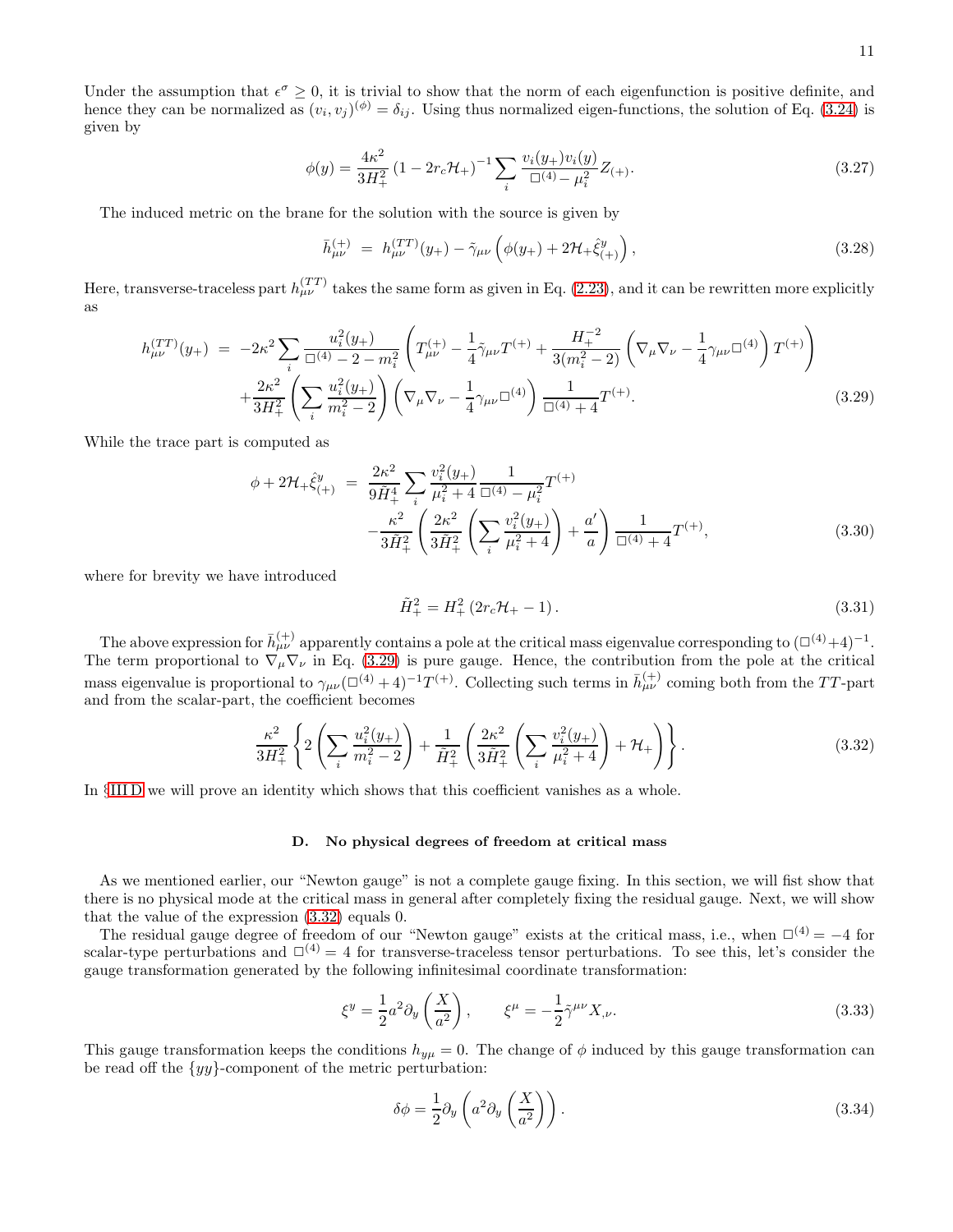At the same time, the induced change of  $\phi$  can be also read off the trace part of the metric perturbation:

<span id="page-11-1"></span>
$$
\delta\phi = -a'a \,\partial_y \left(\frac{X}{a^2}\right) - \frac{X}{a^2},\tag{3.35}
$$

where we have used  $\square^{(4)}X = -4X$ . Equating these two expressions, we obtain an equation for X, which is

<span id="page-11-0"></span>
$$
\hat{L}^{(TT)}X = -\frac{2}{a^2}X.\tag{3.36}
$$

Gauge transformations with  $X$  satisfying this equation preserve the "Newton gauge" conditions. Hence, such gauge transformations represent the residual gauge degrees of freedom.

Notice that the above equations are identical to the equations for the TT-part [\(2.18\)](#page-3-3) with  $\Box^{(4)} = 4$ . The traceless part generated by this gauge transformation is

<span id="page-11-2"></span>
$$
\delta h_{\mu\nu}^{(TT)} = -\left(\nabla_{\mu}\nabla_{\nu} - \frac{1}{4}\gamma_{\mu\nu}\Box^{(4)}\right)X.\tag{3.37}
$$

Therefore, Eq. [\(3.36\)](#page-11-0) means that the  $h_{\mu\nu}^{(TT)}$  induced by the residual gauge transformation satisfies the perturbation equation consistently. It is also straight forward to show that  $\phi = \delta\phi$  given by Eq. [\(3.34\)](#page-10-3), or equivalently by Eq. [\(3.35\)](#page-11-1), satisfies the equation for the scalar-type perturbation with  $\Box^{(4)} = -4$ . To conclude, solutions of the bulk perturbation equations for both spin-2 and spin-0 parts at the critical mass are generated by a gauge transformation.

Next, we turn to the the issue of boundary conditions. As we are interested in the gravitational degrees of freedom, we consider cases without matter fields:  $T^{(\pm)} = 0$ . From Eq. [\(3.20\)](#page-9-1), we find  $(\Box^{(4)} + 4)Z_{(\pm)} = 0$ . Both spin-2 and spin-0 parts are sourced by  $Z_{(\pm)}$  and they have solutions for any given  $Z_{(\pm)}$ . However, the spin-2 part of the solution, which is proportional to  $(\nabla_{\mu}\nabla_{\nu} - \frac{1}{4}\gamma_{\mu\nu}\Box^{(4)}) Z_{(\pm)}$ , can be erased by the residual gauge transformation mentioned above. By the definition of residual gauge transformation, it does not violate the gauge conditions necessary to derive the set of perturbation equations [\(2.14\)](#page-3-2) and [\(3.24\)](#page-9-0). Therefore the solution after this gauge transformation still satisfies all the perturbation equations. Once the TT -part is completely erased by the gauge transformation, the junction conditions therefore imply that  $Z_{(\pm)}$  also vanishes after this gauge transformation. The equation of motion for the scalar part also continues to hold after the gauge transformation. But now, with vanishing  $Z_{(\pm)}$ , the only consistent solution for  $\phi$  is  $\phi \equiv 0$ , except for models with the potentials  $V_B$  and  $V^{(\pm)}$  being fine tuned.

For any given homogeneous solution of  $Z_{(\pm)}$ , we can construct a solution for the bulk perturbations which solves all the perturbation equations. However, what we have found is that seemingly non-trivial solutions constructed in such a manner are all pure gauge modes related to the residual gauge degrees of freedom of the "Newton gauge". As we have anticipated, there is no physical perturbation mode at the critical mass.

We found that by fixing the residual gauge, we can set  $Z_{(\pm)} = 0$  in the source-free case, and therefore we succeeded in eliminating the mode at the critical mass from the physical spectrum. Using this fact, we can prove that the expression presented in [\(3.32\)](#page-10-2) vanishes as follows: By making a residual gauge transformation to the unperturbed background, we can set  $Z_{(+)} = Z_0$  for such  $Z_0$  that satisfies  $(\Box^{(4)} + 4)Z_0 = 0$ . After the gauge transformation, we obtain a pure gauge mode for  $h_{\mu\nu}^{(TT)}$  and  $\phi$  at the critical mass. From Eqs. [\(3.35\)](#page-11-1) and [\(3.37\)](#page-11-2), this gauge mode is given explicitly by

<span id="page-11-3"></span>
$$
h_{c\,\mu\nu}^{(TT)} = -\left(\nabla_{\mu}\nabla_{\nu} - \frac{1}{4}\gamma_{\mu\nu}\Box^{(4)}\right)X,\tag{3.38}
$$

$$
\phi_c = -a'a \,\partial_y \left(\frac{X}{a^2}\right) - \frac{X}{a^2},\tag{3.39}
$$

where a subscript  $c$  indicates the mode at the critical mass. Since it is a pure gauge mode, the above mode should satisfy the junction conditions [\(3.22\)](#page-9-2) and [\(3.18\)](#page-9-3) with  $Z_{(+)} = Z_0$  and  $T_{\mu\nu}^{(\pm)} = 0$ . Both conditions give the same boundary condition for X. Substituting [\(3.38\)](#page-11-3) into [\(3.18\)](#page-9-3) at  $y = y_+$ , we obtain

$$
a^2 \partial_y \left(\frac{X}{a^2}\right)\Big|_{y=y+} = 2Z_0 - 2r_c H_+^2 X\big|_{y=y+}.
$$
\n(3.40)

Substituting this into Eq. [\(3.39\)](#page-11-3) to eliminate  $\partial_{\nu}X$ , we get

<span id="page-11-4"></span>
$$
\phi_c(y_+) = -2\mathcal{H}_+ Z_0 - H_+^2 (1 - 2r_c \mathcal{H}_+) X. \tag{3.41}
$$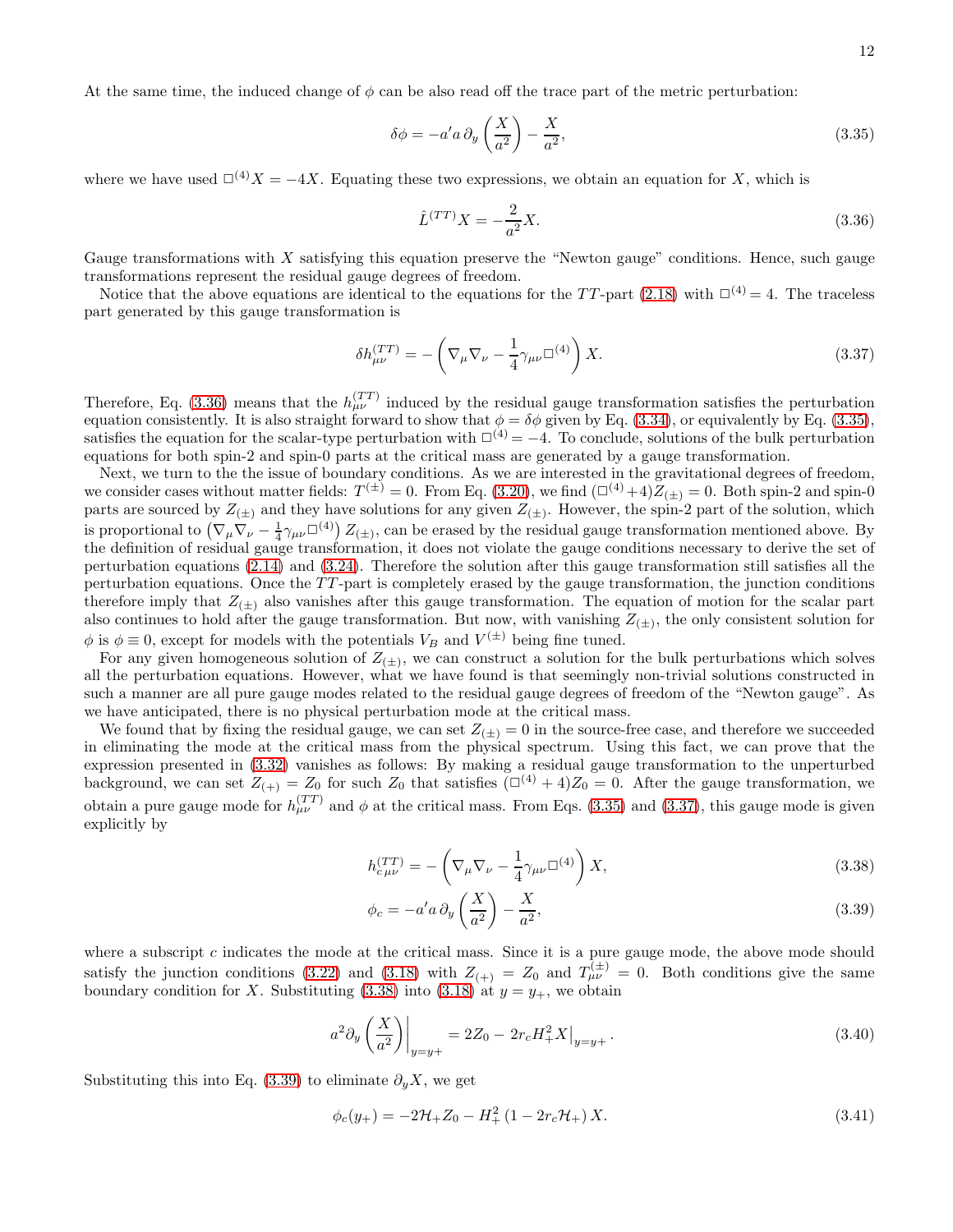On the other hand, from Eqs. [\(2.23\)](#page-4-0) and [\(3.27\)](#page-10-4) with the aid of [\(3.38\)](#page-11-3), we have

<span id="page-12-0"></span>
$$
X = 4\sum_{i} \frac{u_i^2(y_+)}{2 - m_i^2} Z_0, \quad \text{and} \quad \phi_c = \frac{4\kappa^2}{3\tilde{H}_+^2} \sum_{i} \frac{v_i^2(y_+)}{4 + \mu_i^2} Z_0.
$$
 (3.42)

Combining Eqs. [\(3.41\)](#page-11-4) and [\(3.42\)](#page-12-0), we finally obtain

<span id="page-12-1"></span>
$$
2\left(\sum_{i} \frac{u_i^2(y_+)}{m_i^2 - 2}\right) + \frac{1}{\tilde{H}_+^2} \left(\frac{2\kappa^2}{3\tilde{H}_+^2} \left(\sum_{i} \frac{v_i^2(y_+)}{\mu_i^2 + 4}\right) + \mathcal{H}_+\right) = 0.
$$
\n(3.43)

Namely, the coefficient of the pole at the critical mass, [\(3.32\)](#page-10-2), vanishes.

Although Eqs. [\(3.29\)](#page-10-0) and [\(3.30\)](#page-10-5) apparently contain poles at the critical mass, we find that they completely cancel each other. This is consistent with the conclusion obtained earlier in this subsection that there is no physical mode at the critical mass.

### E. Effective action and ghost conditions

Applying the same method used in §[II D,](#page-4-4) we now derive the four dimensional effective action to the quadratic order for the present case. From the derived effective action, we will identify the conditions for the presence of ghost.

We denote the Kaluza-Klein towers of the transverse-traceless part and the trace part of the metric perturbation induced on the  $(+)$ -brane by  $\bar{h}^{(i)}_{\mu\nu}$  and  $\bar{h}^{(j)}$ , respectively. The induced metric perturbation is given by

$$
\bar{h}_{\mu\nu} = \sum_i \bar{h}^{(i)}_{\mu\nu} + \frac{1}{4} \tilde{\gamma}_{\mu\nu} \sum_j \bar{h}^{(j)}.
$$

Then, the kinetic term of the effective action is

$$
S_{kin} = \sum_{i} \alpha_{i} \int d^{4}x \sqrt{-g} \,\bar{h}^{(i)\mu\nu} (\Box - 2 - m_{i}^{2}) \bar{h}^{(i)}_{\mu\nu} + \sum_{j} \beta_{j} \int d^{4}x \sqrt{-g} \,\bar{h}^{(j)} (\Box - \mu_{j}^{2}) \bar{h}^{(j)}, \tag{3.44}
$$

and the action of the matter localized on the  $(+)$ -brane is

$$
S_{matter}^{(+)} = (0 \text{-th order of } \bar{\mathbf{h}}) + \sum_{i} \frac{1}{2} \int d^{4}x \sqrt{-g} T_{(+)}^{\mu\nu} \bar{h}_{\mu\nu}^{(i)}
$$

$$
+ \sum_{j} \frac{1}{8} \int d^{4}x \sqrt{-g} T^{(+)} \bar{h}^{(j)} + O(\bar{\mathbf{h}}^{2}). \tag{3.45}
$$

Comparing the equations of motion derived from the variation of  $S_{kin} + S_{matter}$  with Eqs. [\(3.29\)](#page-10-0) and [\(3.30\)](#page-10-5), we find

$$
\alpha_i = \frac{1}{8\kappa^2 u_i^2(y_+)}, \qquad \beta_j = \frac{9\tilde{H}_+^4(\mu_i^2 + 4)}{128\kappa^2 v_i^2(y_+)}.
$$
\n(3.46)

All coefficients of the spin-2 component,  $\alpha_i$ , are always positive. However, when the mass eigenvalue is in the range  $0 < m<sub>i</sub><sup>2</sup> < 2$ , such a mode contains a ghost in its helicity zero component. In contrast, the coefficients of spin-0 component,  $\beta_i$ , becomes negative when  $\mu_i^2 < -4$ . In this case this mode becomes a ghost. Hence, to realize a ghostfree model, all masses of spin-2 modes and spin-0 modes must satisfy  $m_i^2 > 2$  and  $\mu_i^2 > -4$ . However, it turns out to be impossible that both conditions are satisfied simultaneously.

In order to show this, we consider continuous deformation of the model potentials of the bulk scalar field. When the smallest eigenvalue of spin-2 excitations,  $m_0^2$ , approaches 2 from below,  $u_0^2(y_+)/(m_0^2-2)$  in Eq. [\(3.43\)](#page-12-1) diverges. Since this equality is always satisfied, this divergence must be compensated by the other terms. The possibility is that one of the eigenvalues of spin-0 excitations  $\mu_j^2$  approaches  $-4$  from above. Therefore, when the value of  $m_0^2$  exceeds 2, at least one of the values,  $\mu_j^2$ , must be smaller than -4. Hence, we cannot simultaneously satisfy  $m_0^2 > 2$  and  $\mu_0^2 > -4$ by a continuous deformation. All models specified by given bulk scalar field potentials are connected with each other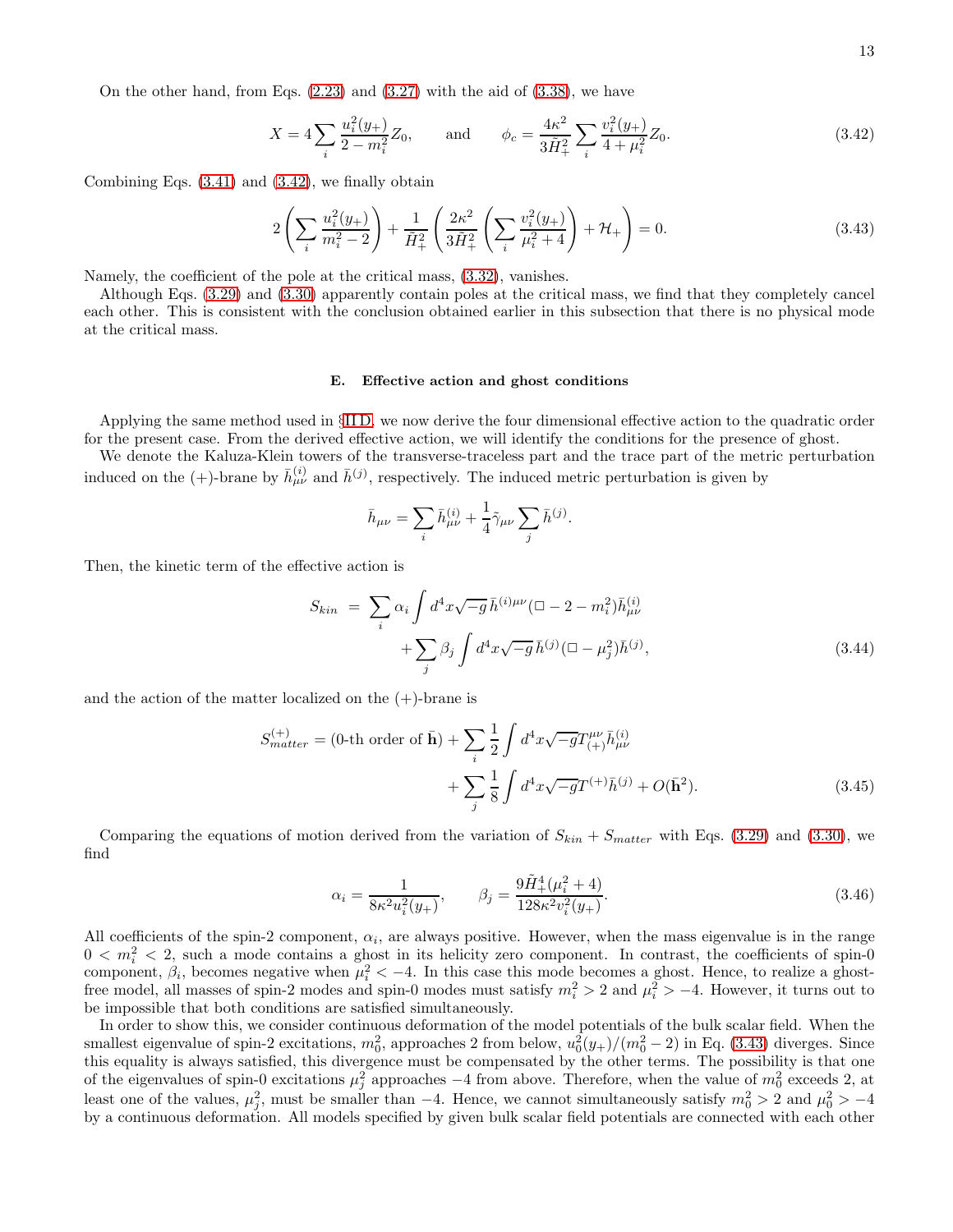by continuous deformations. Thus it is proved that we cannot realize a model free from a ghost within the two-brane extension of the DGP model with a bulk scalar field.

In the above discussion we have introduced the four dimensional effective action just from the notion of the equations of motion. Homogeneous equations of motion are sufficient to fix the form of the effective action except for the overall normalization of each mode. However, to determine if there is a ghost or not, the overall normalization is crucial . We have determined this overall normalization factor by investigating the coupling to the matter energy momentum tensor.

There are alternative ways to fix this overall normalization for each mode without looking at the coupling to matter fields. We could have derived a four dimensional effective action directly from the original five dimensional action, although we feel that the approach adopted in this paper is slightly easier. One short cut to fix this normalization is just to look at the bulk part of the five dimensional reduced action written down in terms of the master variable. To obtain the five dimensional action, we can use double Wick rotation:  $y \to iy$  and  $t \to -it$ , which transforms the four dimensional de Sitter space into an Euclidean four sphere. Then, the discussion in the bulk is completely parallel to the cosmological perturbation in the (five dimensional) closed FRW universe, and we can make use of the knowledge about the effective action in the context of the cosmological perturbation in the FRW universe[\[23](#page-18-21)]. Since our action should be obtained by the double Wick rotation from this action, one can easily read the correct form of the reduced action including the overall normalization. By doing so, we will find that when and only when  $\mu_i^2 < -4$ , the overall normalization factor becomes negative for spin-0 excitations. For spin-2 excitations, the overall factor is always positive definite. This gives an another route to reach the same conclusion that we have obtained in this section.

### <span id="page-13-0"></span>IV. SUMMARY

In the present paper, we have attempted to construct a ghost-free model by modifying the self-accelerating branch of the DGP brane world scenario, in which the spin-2 sector drives the accelerated expansion of the universe. We first tried adding an additional boundary brane in §[II,](#page-1-0) and then stabilizing the brane separation by introducing a bulk scalar field in §[III.](#page-7-0) In both cases, we found that the ghost excitation survives. As we have already mentioned in Introduction, this is caused by the degeneracy between spin-2 and spin-0 modes at the critical mass. This degeneracy enables the ghost property to transmute between these two normally decoupled modes. But this degeneracy occurs only at this special mass.

In the case without stabilization, the fluctuation of brane separation gives the spin-0 mode. Hence, if we fix the brane separation, the mass spectrum of spin-0 excitations will be significantly modified. We introduced Goldberger-Wise mechanism [\[18\]](#page-18-17) into our two-branes model. Then, in general the spin-0 spectrum does not have a mode at the critical mass. However, when the spin-2 mode crosses the critical mass, we found that the one of the mass of spin-0 mode also crosses the critical value, and it turns into a ghost. We have explained why we cannot avoid this exchange of a ghost degree of freedom in detail in the text. The point is as follows: If we compute the effective action for the matter field obtained after integrating out the gravitational degrees of freedom, the spin-2 contribution unexpectedly gives the term depending on the trace of the matter energy momentum tensor. This is because the spin-2 perturbation is sourced by the brane bending, which is sourced by the trace of the energy momentum tensor. Although this brane bending does not appear in the physical spectrum of the model once stabilization is introduced, its mass still corresponds to the critical mass. As a result, when one of the masses of the spin-2 excitations crosses the critical value, the pole of the brane bending resonates with the pole of this crossing mode. This leads to the divergence of the effective action of the matter field. Physically, however, any divergence in the effective action is not expected. This divergence is cancelled by the contribution from the spin-0 mode. But such cancellation is possible only if the mass spectrum of spin-0 modes also crosses the critical mass at the same time.

It is instructive to emphasize the difference of the behaviour of spin-2 perturbations in the DGP model compared to the massive Fierz-Pauli model. In the massive Fierz-Pauli model, a pathology appears if the mass becomes  $2H^2$ because the equation of motion implies that  $T = 0$ . In the DGP brane world, matter sources need not satisfy  $T - 0$ . Indeed, the solution for transverse-traceless perturbations shows no pathology at  $m_i^2 = 2$ . A pathological behaviour near  $m_i^2 = 2$  in the spin-2 sector appears because we separated the spin-0 contribution from the spin-2 contribution. This is due to the degeneracy between spin-2 and spin-0 perturbations at  $m^2 = 2$ , which is explained at the beginning of §[III.](#page-7-0) This means that the DGP model has a natural mechanism to cure the pathology of the massive gravity theory at  $m^2 = 2$  with  $T \neq 0$  by accommodating the physical spin-0 perturbation at  $m^2 = 2$  when the mass of spin-2 perturbations crosses  $m^2 = 2$ . However, we have shown that it is this mechanism that transfers the ghost between spin-2 and spin-0 modes.

To conclude, we confirmed in this paper that it is really difficult to erase this ghost within the context of standard linear analysis. However, a different way to avoid appearance of ghost is proposed in Ref. [\[24](#page-18-22)]. We think still further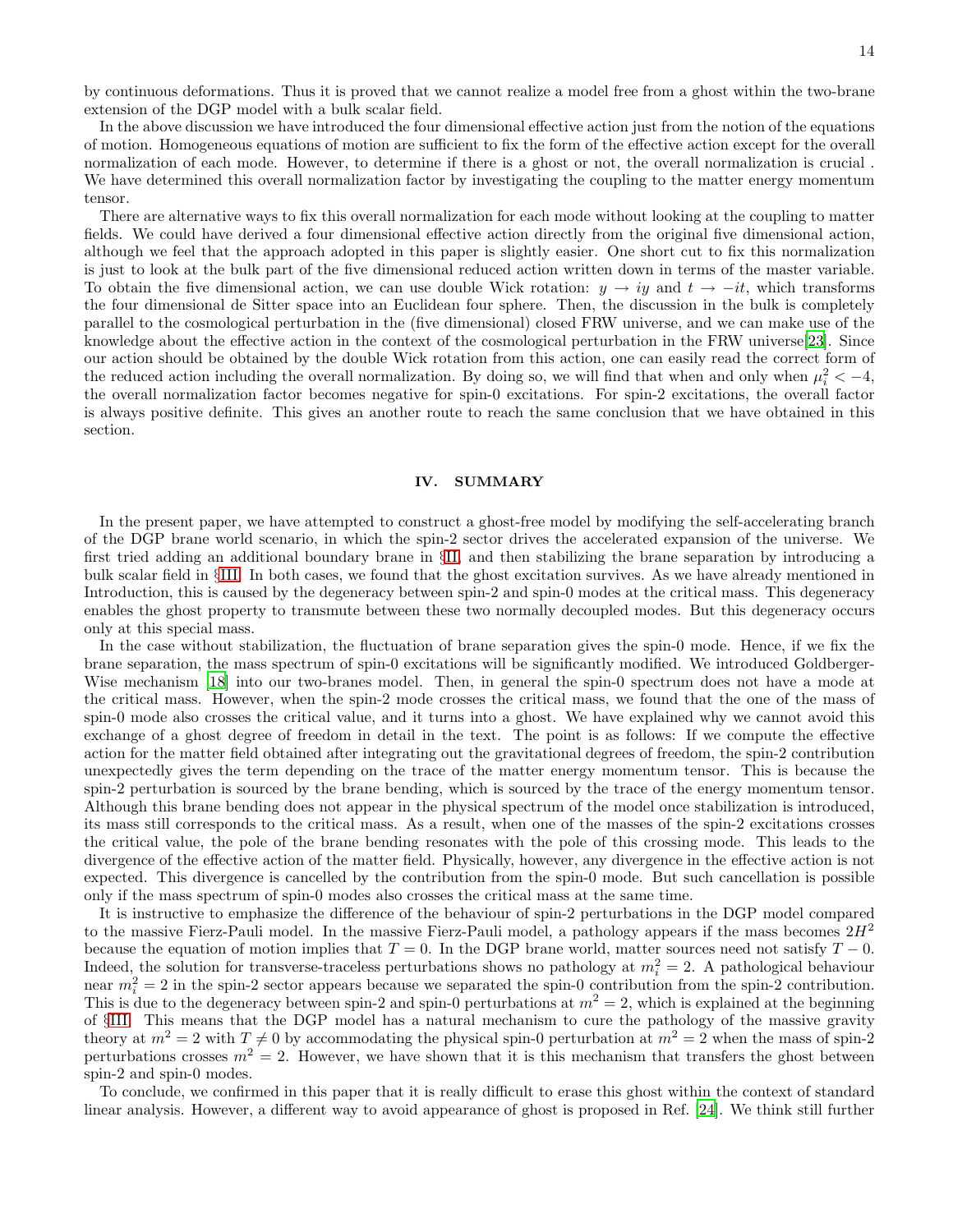study is necessary to conclude whether this ghost is really harmful or not.

# Acknowledgments

We would like to thank N. Kaloper for valuable comments. KI thanks Takashi Nakamura for his valuable comments and continuous encouragement. We thank Sanjeev Seahra for a careful reading of the manuscript. The discussion during the workshop "Brane-World Gravity: Progress and Problems" (Portsmouth, 18 - 29 September 2006) was also useful. KK is supported by PPARC, and TT is supported by Grant-in-Aid for Scientific Research, Nos. 16740141 and by Monbukagakusho Grant-in-Aid for Scientific Research(B) No. 17340075. This work is also supported in part by the 21st Century COE "Center for Diversity and Universality in Physics" at Kyoto university, from the Ministry of Education, Culture, Sports, Science and Technology of Japan and also by the Japan-U.K. Research Cooperative Program both from Japan Society for Promotion of Science.

# APPENDIX A: EFFECTIVE ACTION FOR SPIN-2 FIELD

### 1. Exact Lagrangian

To obtain the quadratic action for a massive spin-2 field, the method with the surest footing involves starting with the Einstein-Hilbert action with cosmological constant and Fierz-Pauli mass terms. The Lagrangian up to quadratic order on de Sitter background is [\[6](#page-18-5)]

$$
L_h = \alpha \sqrt{-\gamma} \left( -\frac{1}{4} \nabla_\mu h_{\nu \lambda} \nabla^\mu h^{\nu \lambda} + \frac{1}{2} \nabla_\mu h^{\mu \lambda} \nabla^\nu h_{\nu \lambda} + \frac{1}{4} \left( \nabla^\mu h - 2 \nabla_\nu h^{\mu \nu} \right) \nabla_\mu h - \frac{1}{2} \left( h_{\mu \nu} h^{\mu \nu} + \frac{1}{2} h^2 \right) - \frac{m^2}{4} \left( h_{\mu \nu} h^{\mu \nu} - h^2 \right) \right). \tag{A1}
$$

Here the Hubble parameter is set to unity for simplicity. The overall normalization of the Lagrangian  $\alpha$  can be different from the conventional one. (By redefinition of field, one can say that the coupling with the matter energy momentum tensor is unconventional.) The Lagrangian including coupling to the matter will be given by

$$
L = L_h + L_m,\tag{A2}
$$

with

$$
L_m = \frac{1}{2}\sqrt{-\gamma}h_{\mu\nu}T^{\mu\nu}.
$$
 (A3)

Equations of motion derived from the variation of this Lagrangian become

<span id="page-14-1"></span>
$$
\alpha \left( X_{\mu\nu} - \frac{m^2}{2} \left( h_{\mu\nu} - \gamma_{\mu\nu} h \right) \right) + \frac{1}{2} T_{\mu\nu} = 0, \tag{A4}
$$

with

$$
X_{\mu\nu} \equiv \frac{1}{2} \left( \Box h_{\mu\nu} - \nabla_{\mu} \nabla^{\alpha} h_{\alpha\nu} - \nabla_{\nu} \nabla^{\alpha} h_{\alpha\mu} + \nabla_{\mu} \nabla_{\nu} h \right) + \frac{1}{2} \gamma_{\mu\nu} \left( \nabla_{\alpha} \nabla_{\beta} h^{\alpha\beta} - \Box h \right) - \left( h_{\mu\nu} + \frac{1}{2} \gamma_{\mu\nu} h \right).
$$
 (A5)

Since  $\nabla^{\mu}X_{\mu\nu} = 0$  and  $\nabla^{\mu}T_{\mu\nu} = 0$ , we have a constraint:

1

<span id="page-14-2"></span>
$$
\nabla^{\mu}h_{\mu\nu} = \nabla_{\nu}h. \tag{A6}
$$

Substituting back this relation to the trace of Eq. [\(A4\)](#page-14-1), we obtain

<span id="page-14-0"></span>
$$
h = -\frac{1}{3\alpha(m^2 - 2)}T.\tag{A7}
$$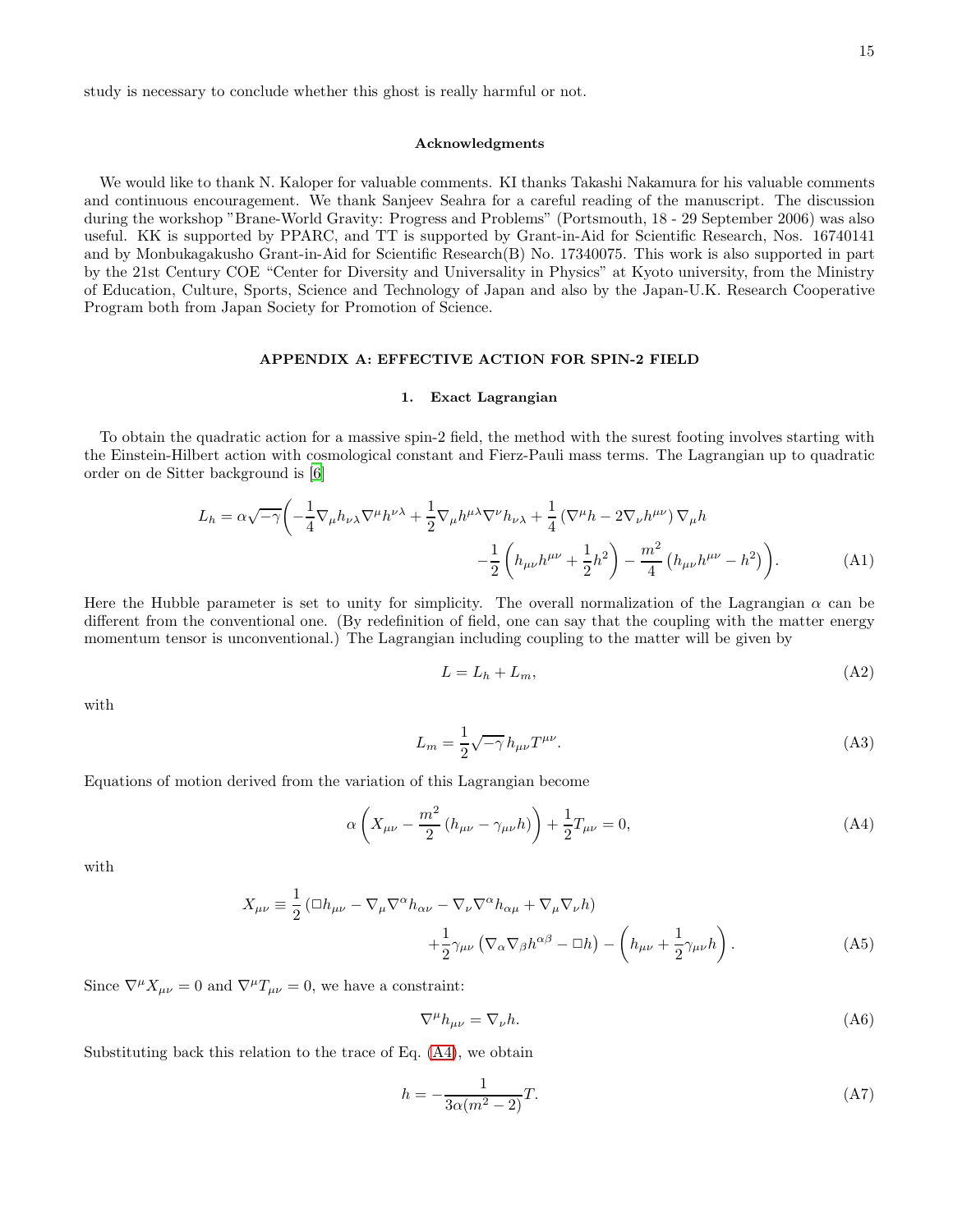Again, substituting the above constraint equations  $(A6)$  and  $(A7)$  into Eq.  $(A4)$ , we obtain

<span id="page-15-0"></span>
$$
\alpha (\square^{(4)} - 2 - m^2) h_{\mu\nu} = -T_{\mu\nu} - \frac{1}{3(m^2 - 2)} \left( \nabla_{\mu} \nabla_{\nu} - (m^2 - 1) \gamma_{\mu\nu} \right) T
$$
  
= 
$$
- \left( T_{\mu\nu} - \frac{1}{4} \gamma_{\mu\nu} T + \frac{1}{3(m^2 - 2)} \left( \nabla_{\mu} \nabla_{\nu} - \frac{1}{4} \gamma_{\mu\nu} \square^{(4)} \right) T \right) - \frac{\square^{(4)} - 2 - m^2}{12(m^2 - 2)} \gamma_{\mu\nu} T. \tag{A8}
$$

In the last line, we divided the traceless part and the pure trace part. Comparing the solution of the above equations of motion with the result obtained from the original theory [\(3.29\)](#page-10-0), we can read the value of  $\alpha$ . The contribution of the last term in  $(A8)$  is combined with the second term in Eq.  $(3.29)$  to obtain

$$
\frac{2\kappa^2}{3H_+^2} \left( \sum_i \frac{u_i^2(y_+)}{m_i^2 - 2} \right) \left[ \nabla_\mu \nabla_\nu + \gamma_{\mu\nu} \right] \frac{1}{\Box^{(4)} + 4} T^{(+)}.\tag{A9}
$$

The first term in the square brackets is pure gauge, while the second term is cancelled by the pole at  $(\Box^{(4)} + 4) = 0$ in the trace part given in [\(3.30\)](#page-10-5) as was shown in §[III D.](#page-10-1)

# 2. Simplified Lagrangian

One may feel like to use the following simplified form of the effective Lagrangian with the constraints [\(A6\)](#page-14-2) and [\(A7\)](#page-14-0) manifestly imposed by using Lagrange multipliers  $\lambda_{\mu}$  and  $\bar{\lambda}$ :

$$
L'_{h} = \int d^{4}x \sqrt{-\gamma} \left( \frac{\alpha}{4} \sum_{i} h^{\mu\nu} (\Box^{(4)} - 2 - m^{2}) h_{\mu\nu} + \left( \nabla_{\nu} h^{\mu\nu} + \nabla^{\mu} \frac{1}{3\alpha(m^{2} - 2)} T \right) \lambda_{\mu} + \left( h^{\mu}_{\ \mu} + \frac{1}{3\alpha(m^{2} - 2)} T \right) \bar{\lambda} \right). \tag{A10}
$$

This Lagrangian is not completely equivalent to  $L<sub>h</sub>$  as is shown below. Further disadvantage of this Lagrangian is the appearance of  $T^{\mu\nu}$  in the gravitational part of the Lagrangian.

Equations of motion derived from the variation of  $L'_h + L_m$  are

<span id="page-15-1"></span>
$$
\frac{\alpha}{2}(\Box^{(4)} - 2 - m^2)h_{\mu\nu} + \frac{1}{2}T_{\mu\nu} - \lambda_{(\mu;\nu)} + \gamma_{\mu\nu}\bar{\lambda} = 0,
$$
\n(A11)

$$
\nabla^{\nu}h_{\mu\nu} = -\nabla_{\mu}\frac{1}{3\alpha(m^2-2)}T,
$$
\n(A12)

$$
h = -\frac{1}{3\alpha(m^2 - 2)}T.
$$
\n(A13)

Trace of Eq. [\(A11\)](#page-15-1) with the aid of Eq. [\(A13\)](#page-15-1) gives

<span id="page-15-2"></span>
$$
-\frac{\Box^{(4)} - 2 - m^2}{6(m^2 - 2)}T + \frac{1}{2}T - \nabla_{\mu}\lambda^{\mu} + 4\bar{\lambda} = 0.
$$
 (A14)

While divergence of Eq. [\(A11\)](#page-15-1) becomes

<span id="page-15-3"></span>
$$
-\nabla_{\mu}\frac{\Box^{(4)} + 4 - m^2}{6(m^2 - 2)}T - \frac{1}{2}\left(\Box^{(4)}\lambda_{\mu} + \nabla_{\nu}\nabla_{\mu}\lambda^{\nu}\right) + \nabla_{\mu}\bar{\lambda} = 0,
$$
\n(A15)

where we have used the equation

$$
\nabla^{\mu} \Box^{(4)} h_{\mu\nu} = (\Box^{(4)} + 5) \nabla^{\mu} h_{\mu\nu} - 2 \nabla_{\nu} h
$$
  
= -(\Box^{(4)} + 3) \nabla\_{\nu} \frac{1}{3\alpha (m^2 - 2)} T  
= -\nabla\_{\nu} (\Box^{(4)} + 6) \frac{1}{3\alpha (m^2 - 2)} T. (A16)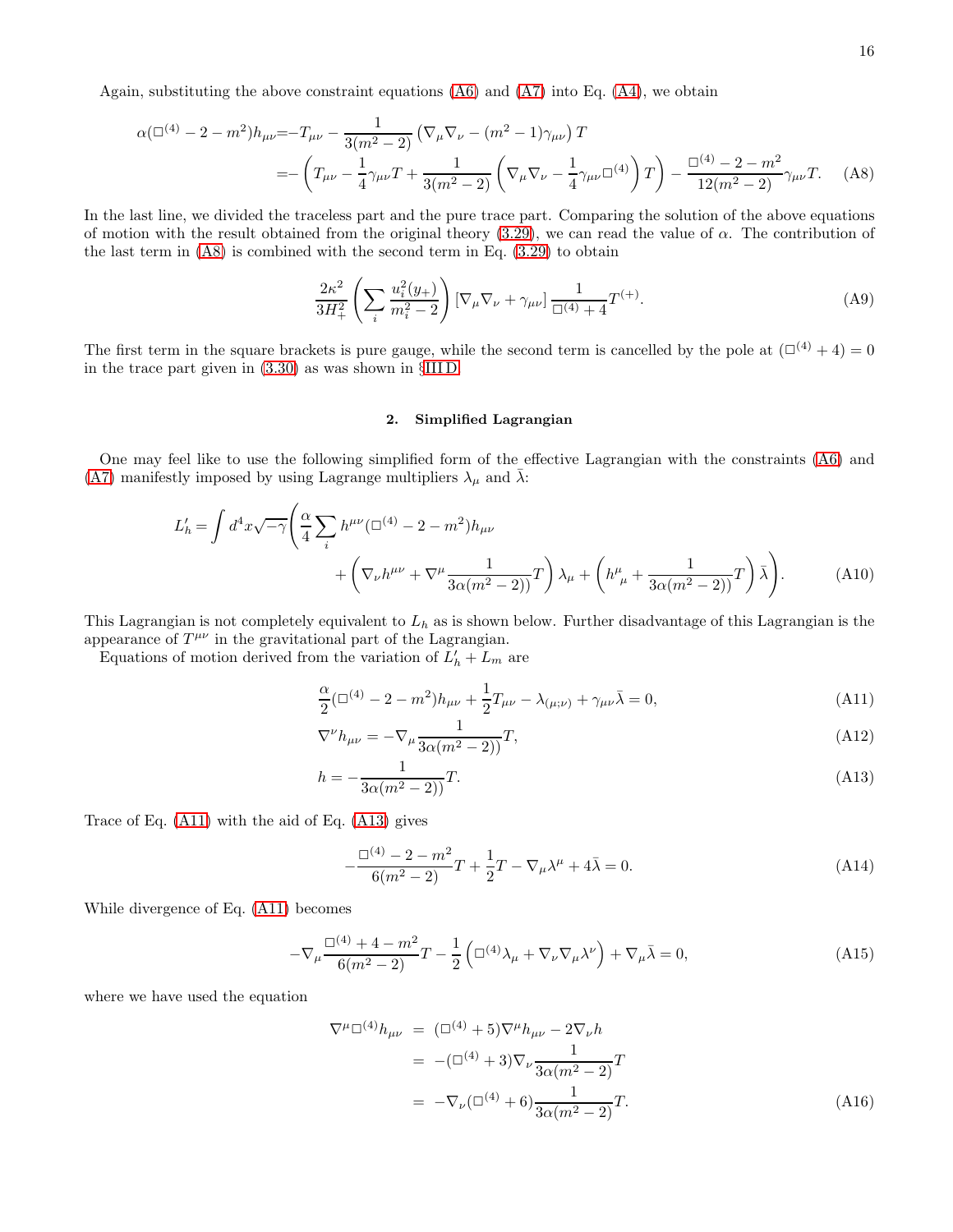Eliminating  $\nabla_{\mu} \bar{\lambda}$  from the gradient of Eq. [\(A14\)](#page-15-2) and Eq. [\(A15\)](#page-15-3), we obtain

$$
\frac{1}{2} \frac{1}{(m^2 - 2)} \nabla_{\mu} (\Box^{(4)} + 4) T - \nabla_{\mu} \nabla_{\nu} \lambda^{\nu} + 2 \Box^{(4)} \lambda_{\mu} + 2 \nabla_{\nu} \nabla_{\mu} \lambda^{\nu} = 0.
$$
 (A17)

Divergence of the above equation becomes

$$
\frac{1}{2} \frac{1}{(m^2 - 2)} \Box^{(4)} (\Box^{(4)} + 4) T - 3 (\Box^{(4)} + 4) \nabla_{\mu} \lambda^{\mu} = 0,
$$
\n(A18)

where we have used

$$
\nabla^{\mu} \Box^{(4)} \lambda_{\mu} = \nabla^{\mu} \nabla_{\nu} \nabla_{\mu} \lambda^{\nu}
$$
  
= 
$$
(\Box^{(4)} + 3) \nabla_{\mu} \lambda^{\mu}.
$$
 (A19)

If we neglect the possibility of adding an arbitrary solution of the homogeneous equation  $(\Box^{(4)} + 4)\nabla_{\mu}\lambda^{\mu} = 0$ , we find

<span id="page-16-0"></span>
$$
\nabla_{\mu}\lambda^{\mu} = -\frac{\Box^{(4)}}{6(m^2 - 2)}T.
$$
\n(A20)

Substituting this equation into Eq. [\(A14\)](#page-15-2), we find

<span id="page-16-1"></span>
$$
\bar{\lambda} = -\frac{m^2 - 1}{6(m^2 - 2)}T.
$$
\n(A21)

Substitution of this equation and Eq. [\(A20\)](#page-16-0) back into Eq. [\(A15\)](#page-15-3) results in

$$
(\Box^{(4)} + 3)\lambda_{\mu} = -\frac{(\Box^{(4)} + 3)}{6(m^2 - 2)}\nabla_{\mu}T.
$$
\n(A22)

Again, if we neglect the homogeneous solution, we find

<span id="page-16-2"></span>
$$
\lambda_{\mu} = -\frac{1}{6(m^2 - 2)} \nabla_{\mu} T. \tag{A23}
$$

If we substitute  $(A21)$  and  $(A23)$  into  $(A11)$ , we obatain the same equation as Eq.  $(A8)$ . However, strictly speaking, this system has propagating modes corresponding to the pole at  $(\Box^{(4)} + 4) = 0$ , which we have neglected in obtaining Eqs. [\(A21\)](#page-16-1) and [\(A23\)](#page-16-2).

As is mentioned earlier, we need to include  $T^{\mu\nu}$  in the gravitational part of Lagrangian  $L'_h$ . This is also unsatisfactory. If we remove  $T^{\mu\nu}$  from the Lagrangian  $L'_h$ , we obtain the result with the pole at  $(\Box^{(4)} + 4) = 0$  even if we neglect homogeneous solutions.

This discrepancy between the simplified Lagrangian and the original one is not so strange. Here what we call constraints are not really constraints. In the Lagrangian formulation, they are just a part of equations of motion. In general, it is not always justified to impose a part of equations of motion before taking the variation of the action.

### 3. remark on adding matter coupling to the reduced action

In this paper, to derive the effective action with source term, we simplly added the universal coupling term  $(1/2)\sqrt{-\gamma}h_{\mu\nu}T^{\mu\nu}$  to the effective Lagrangian valid for the cases without source. Sometimes justification of this naive appoach is not so transperent for constrained system. In the context of cosmological perturbation, in order to handle constrained system, we often use the effective action written in terms of the physical degrees of freedom alone, which is obtained by imposing all the constraints on the action to eliminate unphysical degrees of freedom in the canonical foralism. In this case, even in the linear theory, it is not so manifest whether the resulting equations of motion derived from the action obtained by adding the coupling term  $(1/2)\sqrt{-\gamma} h_{\mu\nu}T^{\mu\nu}$  to the already reduced Lagrangian are identical to those obtained by taking the coupling term into account from the beginning. Here we give a proof of this identity.

First, we briefly describe the method for deriving the reduced action in the source-free case. We consider the quadratic Lagrangian  $L(q_i, \dot{q}_j)$  where  $q_i$  represent the dynamical variables. The corresponding Hamiltonian and the primary constraints are, respectively, denoted by  $H(q_i, p_j) := \sum_j p_j \dot{q}_j - L(q_i, \dot{q}_j)$  and  $C_i = \sum_j \alpha_j q_j + \sum_k \beta_k p_k = 0$ ,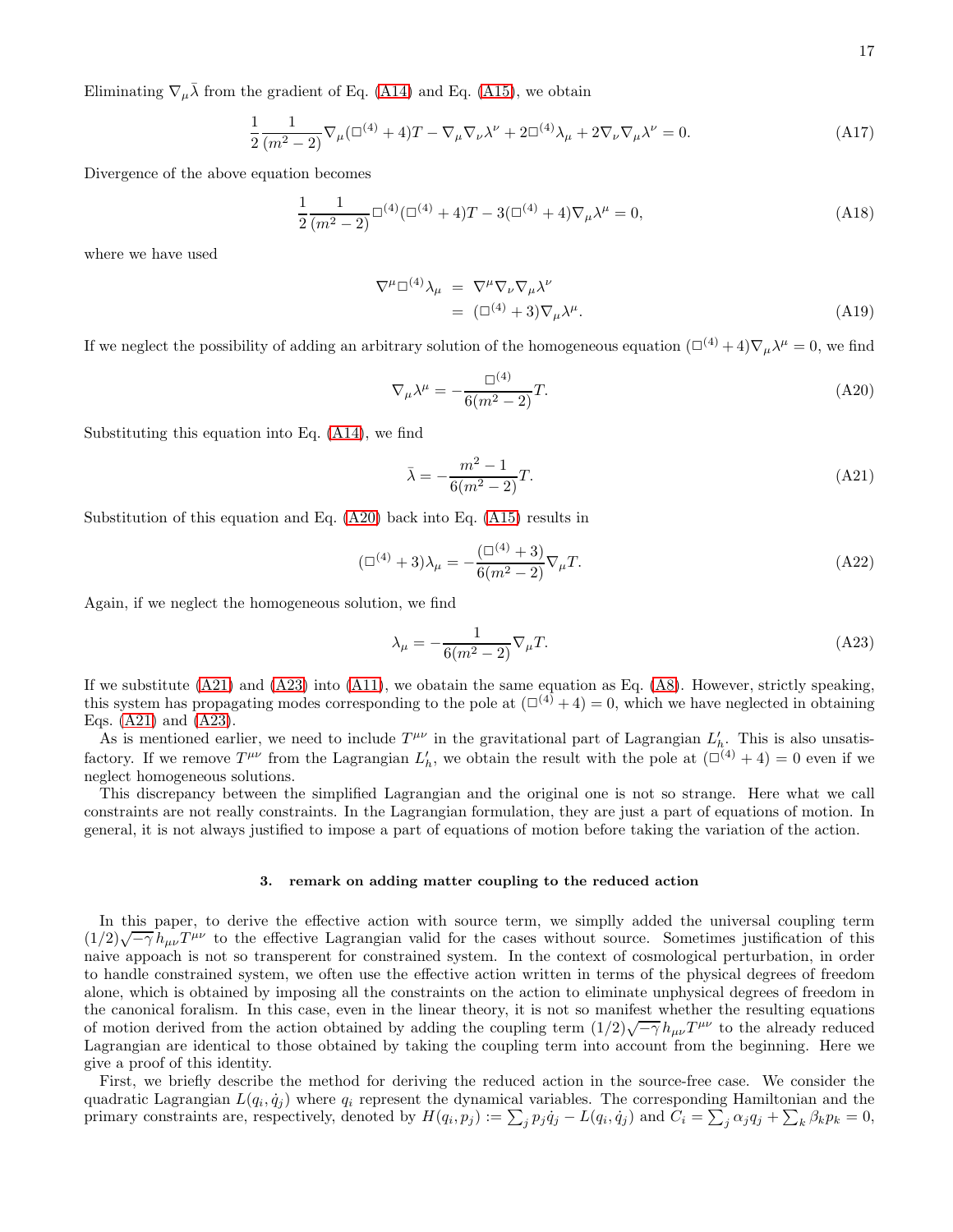where  $p_j := \partial L/\partial \dot{q}_j$ .  $\alpha_j$  and  $\beta_k$  are, in general, given functions determined by the background, but we here assume that they are just constants for simplicity. Following the Dirac's prescription [? ], we make a "new" Hamiltonian by adding primary constraints with Lagrange multipliers  $\lambda_i$  as

<span id="page-17-1"></span>
$$
H' = H(Q_i, C_j) + \sum_i \lambda_i C_i,
$$
\n(A24)

where  $Q_i(q_i, p_i)$  are the combinations of variables which are independent of  $C_i$ . From the consistency conditions for the time evolution of constraints, the secondary constraints follow. We denote them by  $\chi_i$ . Here we assume that the set of constrains  $C_i'$  including both  $C_i$  and  $\chi_j$  is second class. Namely the matrix composed of the commutators between constrains is non-degenerate

<span id="page-17-0"></span>
$$
\det\left([C_i', C_j']\right) \neq 0. \tag{A25}
$$

If the set of constraints is not second class, we add some gauge fixing conditions to make it second class. Notice that, from the consistency conditions, we also have equations for  $\lambda_i$ . Hence, now  $\lambda_i$  are given as functions of variables  $Q'_i$ , where  $Q'_i$  are the combinations of variables which are independent of  $C'_j$ . (One can add  $C'_j$  to  $\lambda_i$  without destoying consistency conditions.) Thanks to [\(A25\)](#page-17-0), we can define  $Q'_{i}$  in such a way that

<span id="page-17-2"></span>
$$
[Q_i', C_j'] = 0.\t\t(A26)
$$

Here a key point is as follows. To obtain a consistent set of constraints, in general, we need to add new term to the Hamiltonian corresponding to the secondary constraints  $\chi_i$  as we did for the primary constraints in Eq. [\(A24\)](#page-17-1). However, in practice, these additional terms are not necessary in most cases that we are interested in, although general proof is lacking as far as we know [\[25\]](#page-18-23). Here we assume this property.

We rewrite the Hamiltonian as

$$
H' = H(Q'_i, C_j, \chi_k) + \sum_i \lambda_i(Q'_j)C_i.
$$
\n(A27)

The consistency conditions for the constraints mean that  $[C_i', H']$  does not contain  $Q_j'$ . This fact with the aid of [\(A25\)](#page-17-0) and [\(A26\)](#page-17-2) means that H' does not contain terms in the form  $Q_i'C_j'$ . Since  $\lambda_iC_i$  has only terms in the form of  $Q_i'C_j$ , we find that H does not have terms in the form of  $Q'_i\chi_j$ . The reduced Lagrangian is obtained by setting  $C'_i=0$  in

$$
\sum_{i} p_i(Q'_j, C'_k) \dot{q}_i(Q'_j, C'_k) - H'(Q'_j, C'_k).
$$
\n(A28)

Here the first kinetic term also does not have any cross-term between  $Q_i$  and  $\chi_j$  because  $Q_i$  are chosen so that they satisfy Eq. [\(A26\)](#page-17-2).

We are ready to proceed to the setup in which the source term,  $\sum_i q_i S_i$ , is present. To distinguish the quantities defined under the presence of the source term, we associate an overbar "<sup>-</sup>" with them. Lagrangian becomes  $\bar{L}$  =  $L(q_i, \dot{q}_j) + \sum_k q_k S_k$ . Adding source term  $\sum_i q_i S_i$  does not affect the definition of the conjugate momentum and hence that of the primary constraints. Hence they are identical to the source-free case,

$$
\bar{p}_i := \partial \bar{L}/\partial \dot{q}_i = p_i, \qquad \bar{C}_j = C_j. \tag{A29}
$$

The modification of the Hamiltonian is also trivial. The "new" Hamiltonian with constraint terms becomes

$$
\bar{H}' = H(Q'_i, C_j, \chi_k) - \sum_{\ell} q_{\ell} S_{\ell} + \sum_{\ell} \bar{\lambda}_{\ell} C_{\ell}.
$$
\n(A30)

As in the source-free case, secondary constraints " $\tilde{\chi}_i$ " follow from the consistency conditions. Since the limit  $S_i \to 0$ should recover the source-free case, in linear theory the secondary constraints must take the form

$$
\bar{\chi}_i = \chi_i + \sum_j \alpha_{ij} S_j,\tag{A31}
$$

where  $\alpha_{ij}$  are some constants. For the same reason the Lagrange multiplier " $\bar{\lambda}_i$ " also become  $\bar{\lambda}_i = \lambda_i + \sum_j \beta_{ij} S_j$ . The reduced Lagrangian is obtained by setting  $\bar{C}'_j = 0$  in

$$
\sum_n p_n(Q'_i, C_j, \chi_k(\bar{\chi}_{\ell}, S_m))\dot{q}_n(Q'_i, C_j, \chi_k(\bar{\chi}_{\ell}, S_m))
$$